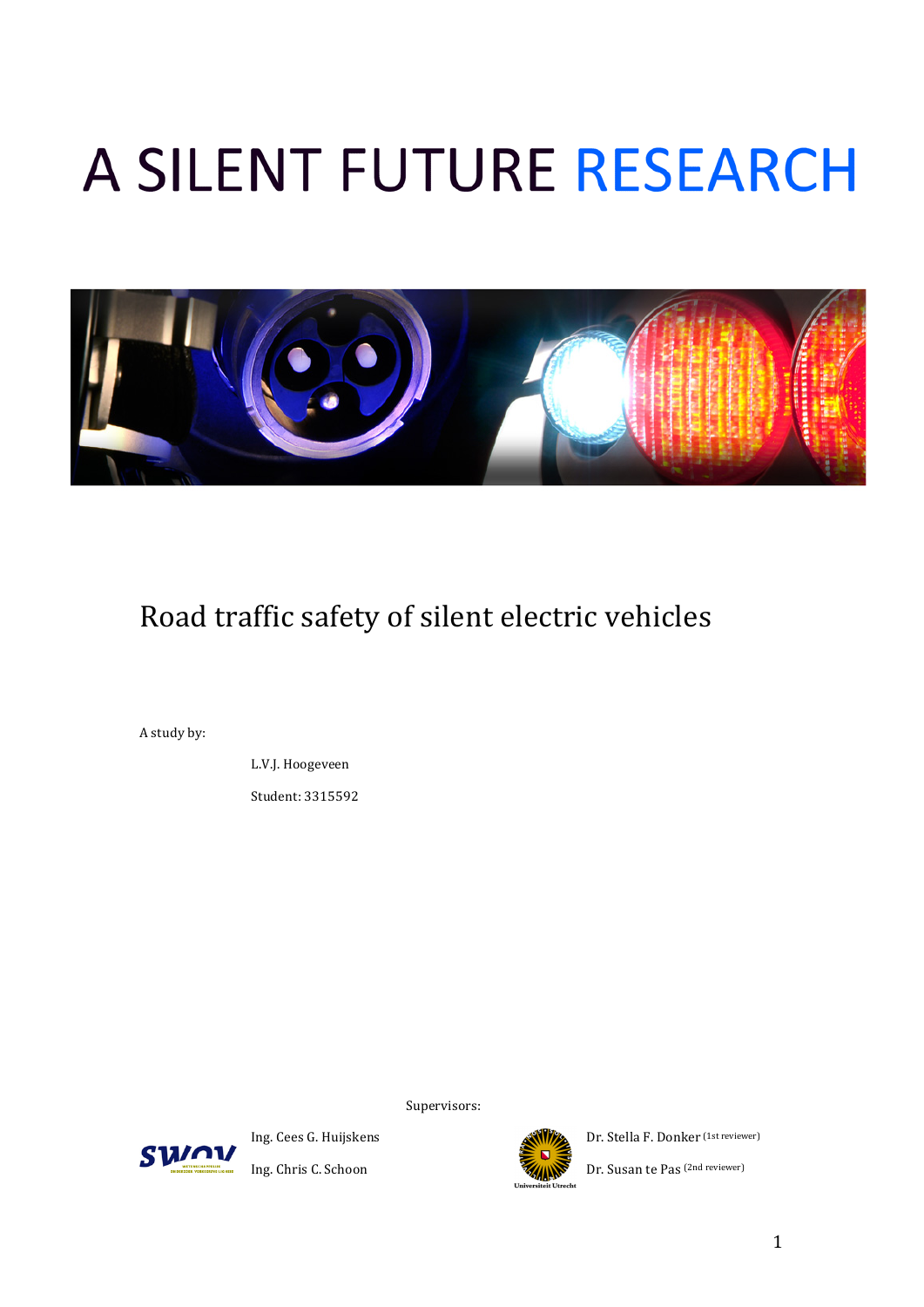## Abstract

The hypothesis of this research paper is that EVs (electric vehicles) have a higher accident risk than their ICV (internal combustion vehicle) counterparts and that this is due to the quietness of electric vehicles and the inexperience with EVs of vulnerable road users. The researchers made use of literature research, interviews  $&$  experiences in the field and a self-developed online questionnaire to shed light on the issue. They found no substantial evidence of more accidents occurring with electric vehicles and vulnerable road users. Although there is a difference in sound produced by EVs in comparison with ICVs (EVs are more silent) and detection times of vulnerable road users are longer with EVs than ICVs, they do not result in more accidents. This paper defines potential high-risk traffic situations such as 'pedestrian crossings', 'intersections' & 'low speed zones' and concludes that in order to be audible an EV must produce a minimal of  $2dB(A)$  above the background noise. The researchers come up with possible road safety improvements like 'adding a warning signal to EVs' and 'inducing a behavioral change of EV drivers' so that they become more aware of their surroundings and better anticipate to fellow road users. The questionnaire the researchers developed can be used in future follow-up research with a larger target group for measuring road safety issues of near silent EVs. Additionally the researchers believe that the introduction of silent EVs will eventually result in safer traffic situations for all road users with less noise pollution resulting in what they would like to call a safer more silent future.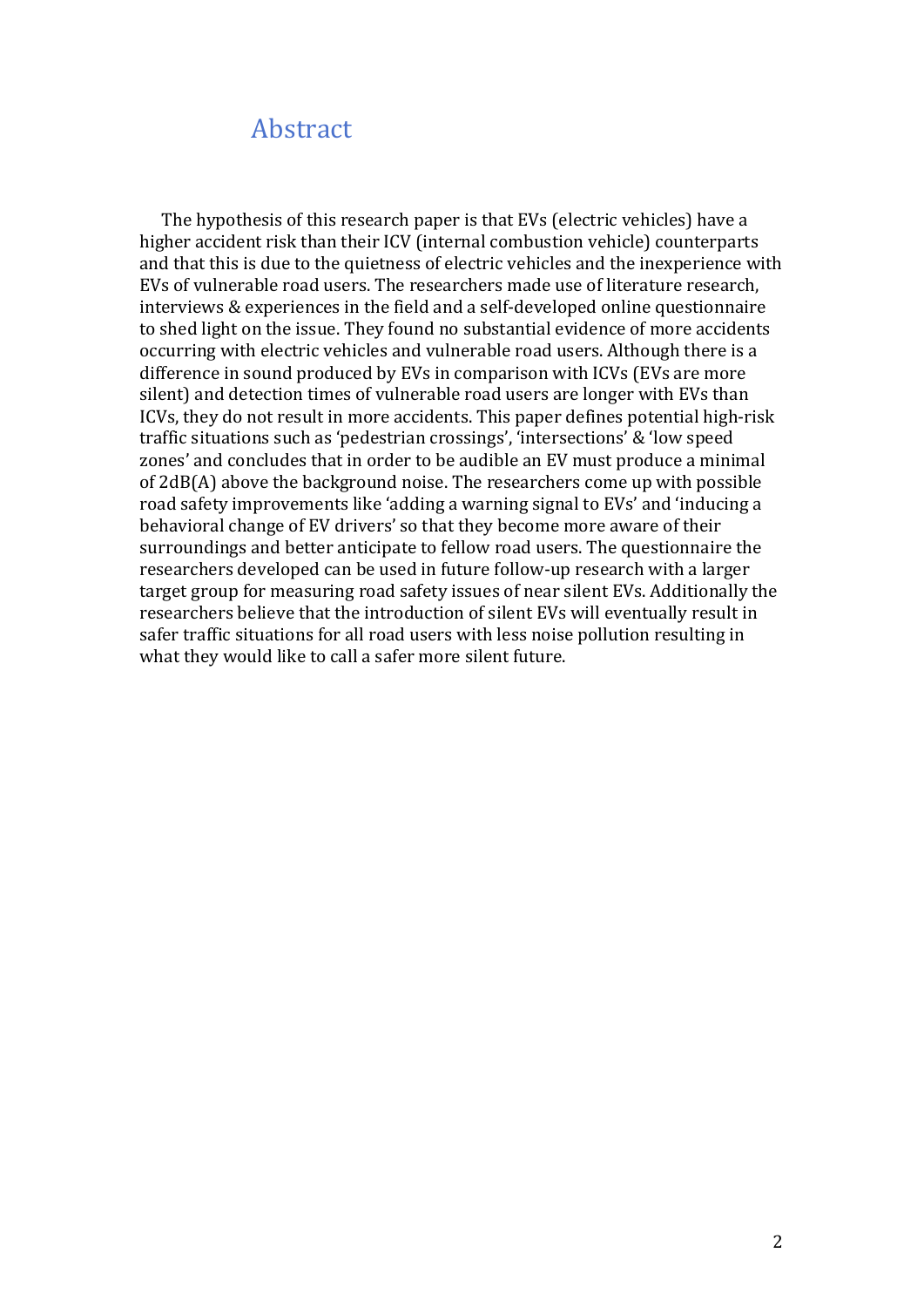## Abstract

## 1 Introduction

#### **1.1 Popularity**

- **1.2 Safety-risk**
- 1.2.1 Vehicle produced sound
- 1.2.2 Ambient sound
- 1.2.3 Distractions
- 1.2.4 Traffic situations

#### **1.3 Discussion**

## 2 Method

- **2.1 Interviews-&-experiences**
- **2.2 Findings**

## 3 Research

#### **3.1 Questionnaire**

#### **3.2 Results**

- 3.2.1 Vehicle produced sound<br>3.2.2 Ambient sound
- Ambient sound
- 3.2.3 Distractions
- 3.2.4 Traffic Situations
- 3.2.5 Subject responses

#### **3.3 Discussion**

## 4 Conclusion & Recommendations

#### References

#### Appendix 1: Online questionnaire

#### Appendix 2: Questionnaire answers

#### Appendix 3: Interviews & experiences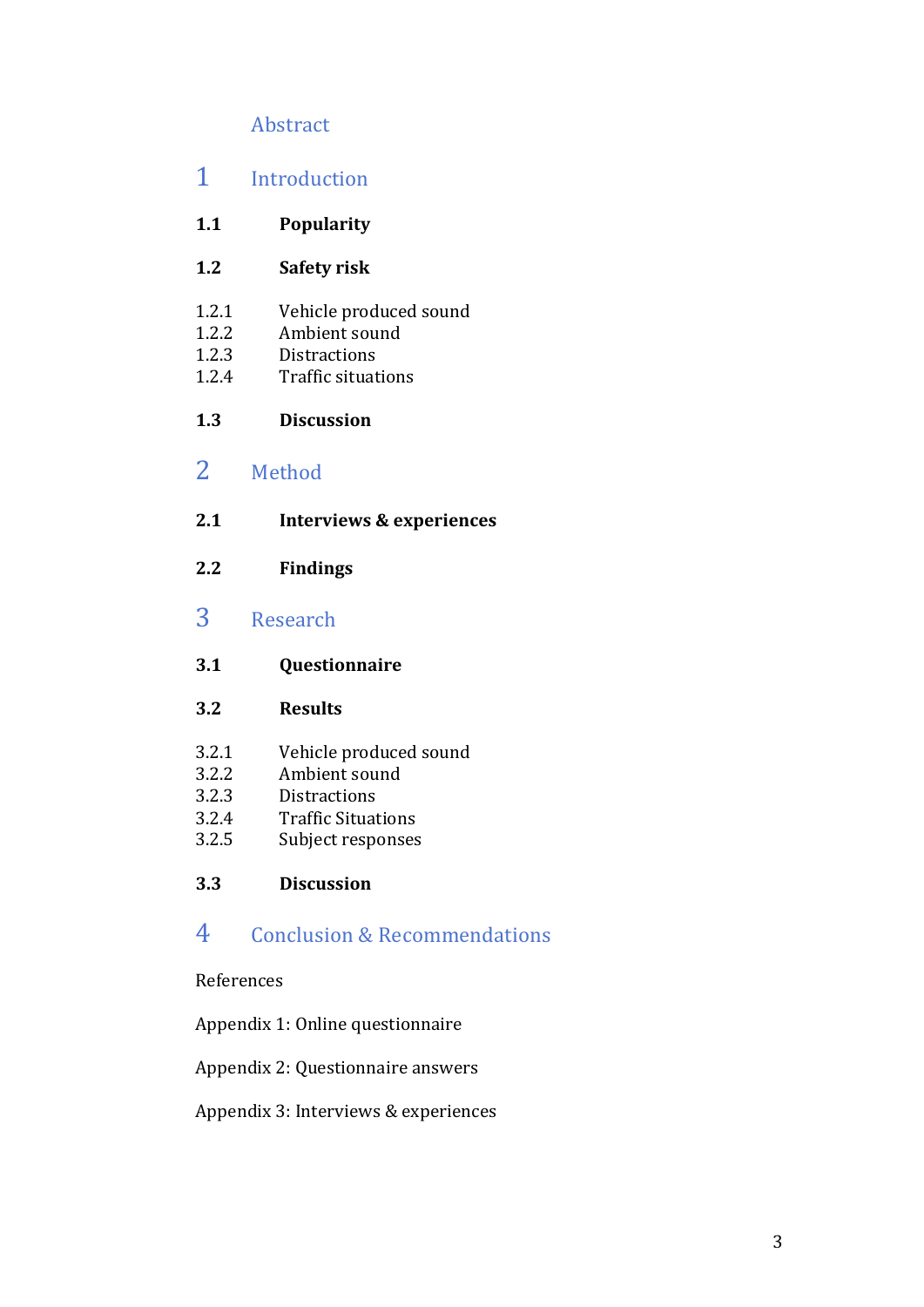## 1 Introduction

#### *The hum of the cars is the voice of the city. L.V.J. Hoogeveen*

The noise around us seems to be increasing day by day [Bluhm G, Nordling E, Berglind N, <sup>2004]</sup>. The majority of this noise pollution consists of traffic sounds. The ongoing technological advances in the transportation industry will soon silence these sounds. We are talking about the introduction of electric vehicles (EVs) on our roads today. These vehicles come in many different forms, 'hybrid vehicles (HEV), 'electric scooters' (E-scooters), 'electric buses' (E-buses) and of course the full electric or battery electric vehicle (BEV). For convenience we will group these electrical means of transportation under the name 'electric vehicles' (EVs). EVs are growing in popularity (see paragraph 1.1), in large part this is due to the advantages of this type of vehicle over the normal 'internal combustion engine vehicles' (ICVs), that is, they have zero emissions, have a low cost per kilometer driven and have low maintenance costs. Below 20km/h (12 mph) they become significantly quieter than ICVs, almost silent, due to the revolutionary design of the electric propulsion system with only one moving part as opposed to the ICV with thousands of moving parts with additional combustion sounds. Our concern is that, being this quiet, the EV poses a possible danger to vulnerable road users, such as, small children, the elderly, the blind, cyclists, runners, and pedestrians. These traffic participants often rely on sound as an early warning signal for detection of approaching vehicles, in practice most individuals are less likely to look for a vehicle that they do not hear. Next to vulnerable road users, visually impaired pedestrians have potentially the highest risk of being hit by an EV, because they particularly on sound to determine whether it is safe to cross a street.

Our hypothesis is that EVs have a higher accident risk than their ICV counterparts and that this is due to the quietness of the electric vehicle and the inexperience with EVs of vulnerable road users. By conducting literature research, obtaining field experiences and questioning EV drivers with a self developed online questionnaire, this research will try to prove our hypothesis. In our research we focus on four different aspects for investigation of our main hypothesis:

- the sound produced by an EV in operation is less then that of an ICV, this results in lower detection rates of vulnerable road users.

- Additionally, the signal to noise ratio, ambient noise is an important factor for detecting EVs but also ICVs. The higher the ambient noise the more difficult to detect an EV or ICV thus resulting in potential dangerous situations.

- Recent research about the use of electronic devices while riding a bike [Goldenbeld]  $e$ t al., 2010] generated interest in the traffic hazards of distractions. While distracted, sound is important for warning people of upcoming dangers. When listening to a mp3-player, this warning sound will become less audible. This in combination with an almost silent EV creates a possible hazard.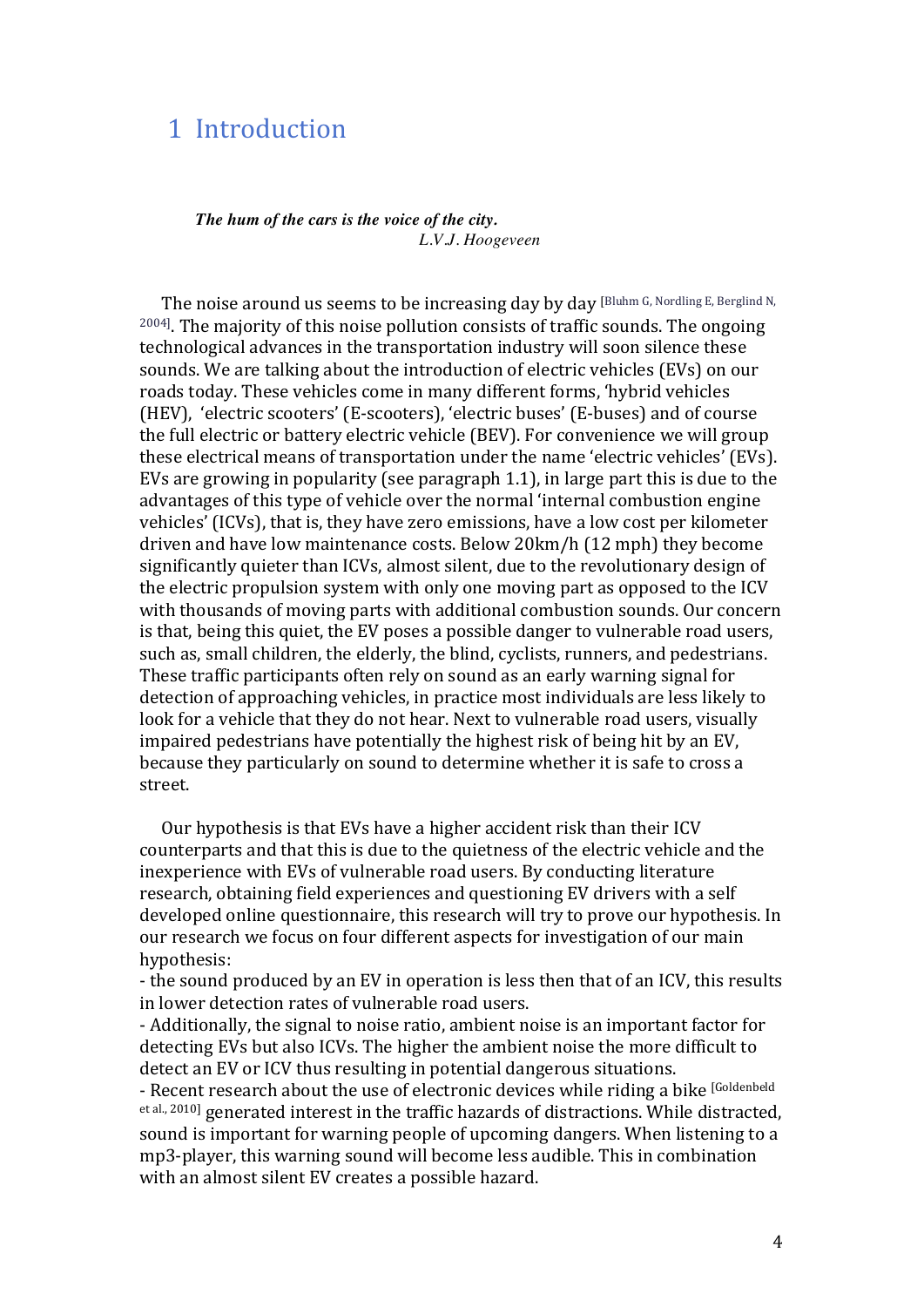- Last but not least, it is interesting to investigate if there are certain traffic situations that cause higher accident risks between vulnerable road users and EVs. To sum up these research aspects, we have: 'vehicle produced sound', 'ambient sound', 'distractions' and 'traffic situations', and we will address them one at the time. Finally we will come to a conclusion from insights gained from international research, interviews with involved parties and data from a questionnaire we developed.

#### **1.1 Popularity**

To address the importance of researching the possible safety hazards of EVs in modern day traffic situations, we point out that the EVs are currently gaining in share of the global vehicle market and will continue to do so over the years to come. The worldwide sales of EVs show a steady and rising increase year after year and according to predictions will only continue to increase over the vears to come [GreenTech, 2010]. The United States and Japan are the leaders in the EV market today. The Netherlands is the fourth largest hybrid market worldwide [HybridCars,  $2009$ ]. In Japan 17% of newly sold cars in July 2009 was an EV and one can see that the number of EVs in Japan has been increasing rapidly after April 2009, due to government campaigns (subsidy and tax reliefs), and car-company advertisements  $[<sup>JASIC, 2009]</sup>$ . Other big upcoming markets like China show that the annual electric scooter sales in figure 1a  $[Yang, Chi-Jen., 2010]$  have a big increase. This large increase is mostly due to government policies that restrict non-electric motorcycles in city-centers.



How can you translate these numbers to the Dutch situation? Mainly by acknowledging that there is a global trend towards electric transportation. The Dutch government is very active when it comes to promoting electric transportation initiatives. To name a view: 'The New Motion', 'Electric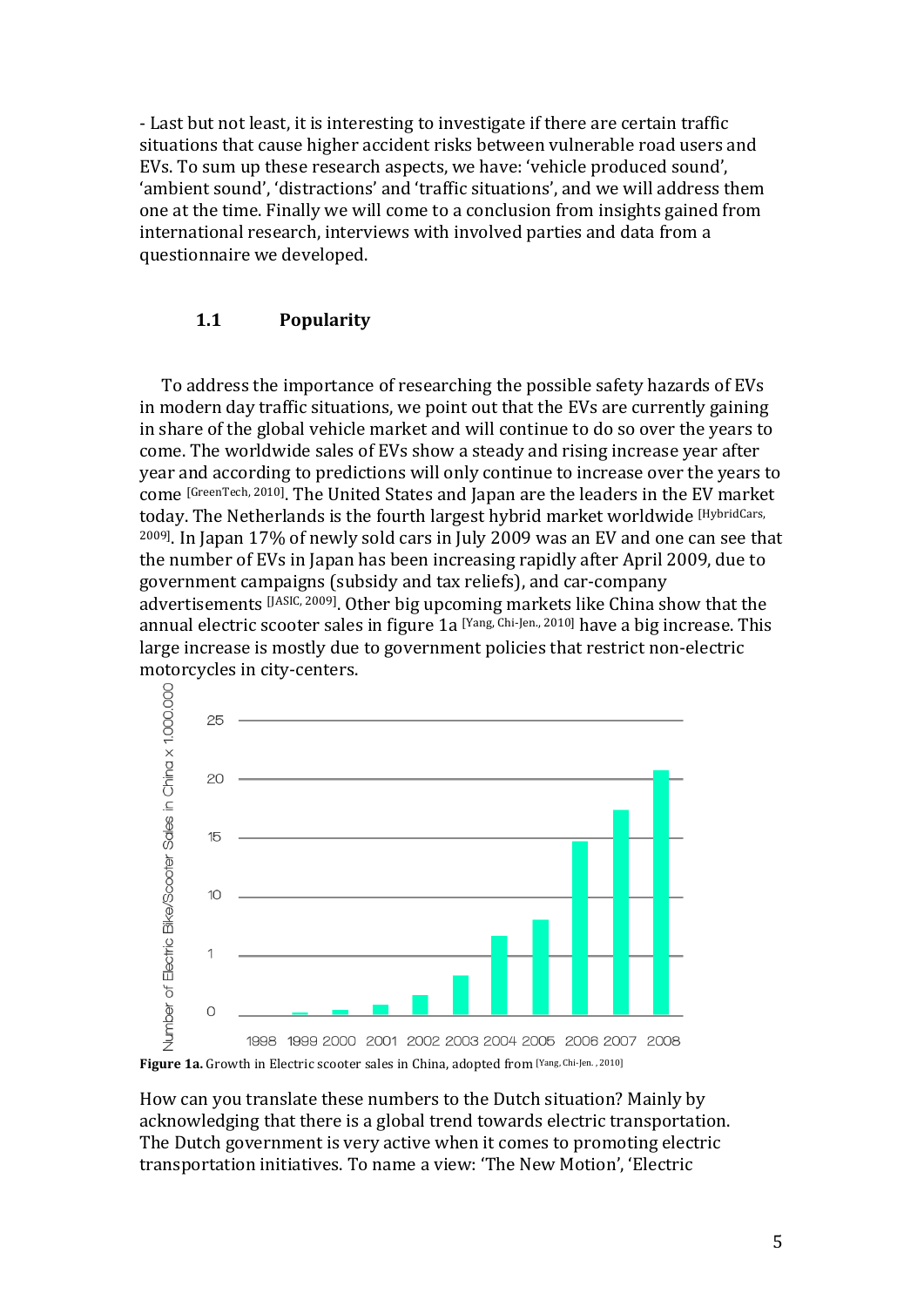Transportation Netherlands (EVN)' and 'Dutch Organization for Electric Transportation (DOET)'. This translates into overall increased sales for EVs in the Netherlands. Evidence of this is seen in the sales of electrical scooters in the Netherlands that have increased substantially (figure 1b) in 2009 in comparison with 2008 [EVN, 2010].

|                   | Aantal<br>2008 | % 2008 | Aantal 2009 % 2009 |                                                                                                                                                                                                                                                                     |
|-------------------|----------------|--------|--------------------|---------------------------------------------------------------------------------------------------------------------------------------------------------------------------------------------------------------------------------------------------------------------|
| <b>Benzine</b>    | 382069         | 98,96% | 430305             | 98,42%                                                                                                                                                                                                                                                              |
| <b>Diesel</b>     | 41             | 0,01%  | 43                 | 0,01%                                                                                                                                                                                                                                                               |
| <b>Elektrisch</b> | 4266           | 1,10%  | 6781               | 1,55%                                                                                                                                                                                                                                                               |
| <b>Onbekend</b>   | 83             | 0,02%  | 83                 | 0,02%                                                                                                                                                                                                                                                               |
|                   |                |        |                    | $\mathbf{P}^1$ and a $\mathbf{A}^1$ is $\mathbf{A}^1$ . $\mathbf{A}^1$ is the set of the set of $\mathbf{A}^1$ is the set of $\mathbf{A}^1$ is a set of $\mathbf{A}^1$ is a set of $\mathbf{A}^1$ is a set of $\mathbf{A}^1$ is a set of $\mathbf{A}^1$ is a set of |

Figure 1b. Growth in Electric scooter sales in The Netherlands, adopted from [EVN, 2010].

As opposed to no increase in sales of fossil fuels scooters. Concluding that the escooters are gaining popularity over their fossil fuel variants. In The Netherlands there is also a big growth of electric bicycle sales. But these electric bicycles are not included in this research. We argue that because of the already silent nature of 'normal' bicycles the electric bicycle is not that different, sound wise. As we are researching the road traffic safety of 'silent' electric vehicles compared to their 'noisy' counterparts, we are not interested in already silent bicycles. Although electric bicycles are faster and heavier that normal bicycles and this could affect road traffic safety, these effects lie beyond the scope of our research. But, what are the numbers for Dutch car sales? Statistics from SWOV (table 1) show us that in 2004 only 518 vehicles had an electric propulsion system. In 2010 this number increased to 39.585, accordingly 0.52% of the total car fleet. Gasoline powered cars seem to be decreasing in percentage of total car fleet, with 81.4% in 2004 to 79.6% in 2010.

| Fuel type                 | 2004      | 2005                | 2006                | 2007                | 2008                | 2009               | 2010               |
|---------------------------|-----------|---------------------|---------------------|---------------------|---------------------|--------------------|--------------------|
| Gasoline<br>annual growth | 5.624,642 | 5,683,229<br>1.04%  | 5.740.891<br>1.01%  | 5.810.798<br>1.22%  | 5.905.281<br>1.63%  | 6.011.945<br>1.8%  | 6,070,432<br>0.97% |
| from total                | 81.4%     | 81.2%               | 80.9%               | 80.4%               | 79.9%               | 79.7%              | 79.6%              |
| Diesel<br>annual growth   | 1,022,087 | 1,068,593<br>4.55%  | 1,117,019<br>4.53%  | 1,184,300<br>6.02%  | 1,251,082<br>5.64%  | 1,277,128<br>2.08% | 1,289,544<br>0.97% |
| from total                | 14.8%     | 15.3%               | 15.7%               | 16.4%               | 16.9%               | 16.9%              | 16.9%              |
| Gas<br>annual growth      | 261.642   | 238.483<br>$-8.85%$ | 229,770<br>$-3.65%$ | 227,398<br>$-1.03%$ | 224.244<br>$-1.39%$ | 229.870<br>2.51%   | 222,679<br>3.13%   |
| from total                | 3.79%     | 3.41%               | 3.24%               | 3.15%               | 3.03%               | 3.05%              | 2.92%              |
| Electric<br>annual growth | 518       | 1.669<br>222%       | 4.612<br>176%       | 7.680<br>66%        | 11.295<br>47%       | 23.387<br>107%     | 39,585<br>69%      |
| from total                | 0.00749%  | 0.0239%             | 0.065%              | 0.11%               | 0.15%               | 0.31%              | 0.52%              |
| Unknown                   | 1         | $\theta$            | 1                   | 2                   | 1                   | 1                  | 113                |
| Total<br>annual growth    | 6,908,890 | 6,991,974<br>1.2%   | 7,092,293<br>1.43%  | 7,230,178<br>1.94%  | 7,391,903<br>2.23%  | 7,542,331<br>2.03% | 7,622,353<br>1.07% |

Table 1. Dutch car fleet by type of fuel 2004 till 2010

Electric vehicles cannot longer be overlooked in our every-day traffic. They are becoming an increasingly important factor in present-day road safety. The Netherlands does not stay behind the global trend of adaptation to electric vehicles. That is why it is important to investigate the road safety consequences of this new type of road user in the Dutch situation. In the next section we argue that this trend will continue over the years to come and that this is not a temporary fling but more a complete change of global mentality towards change.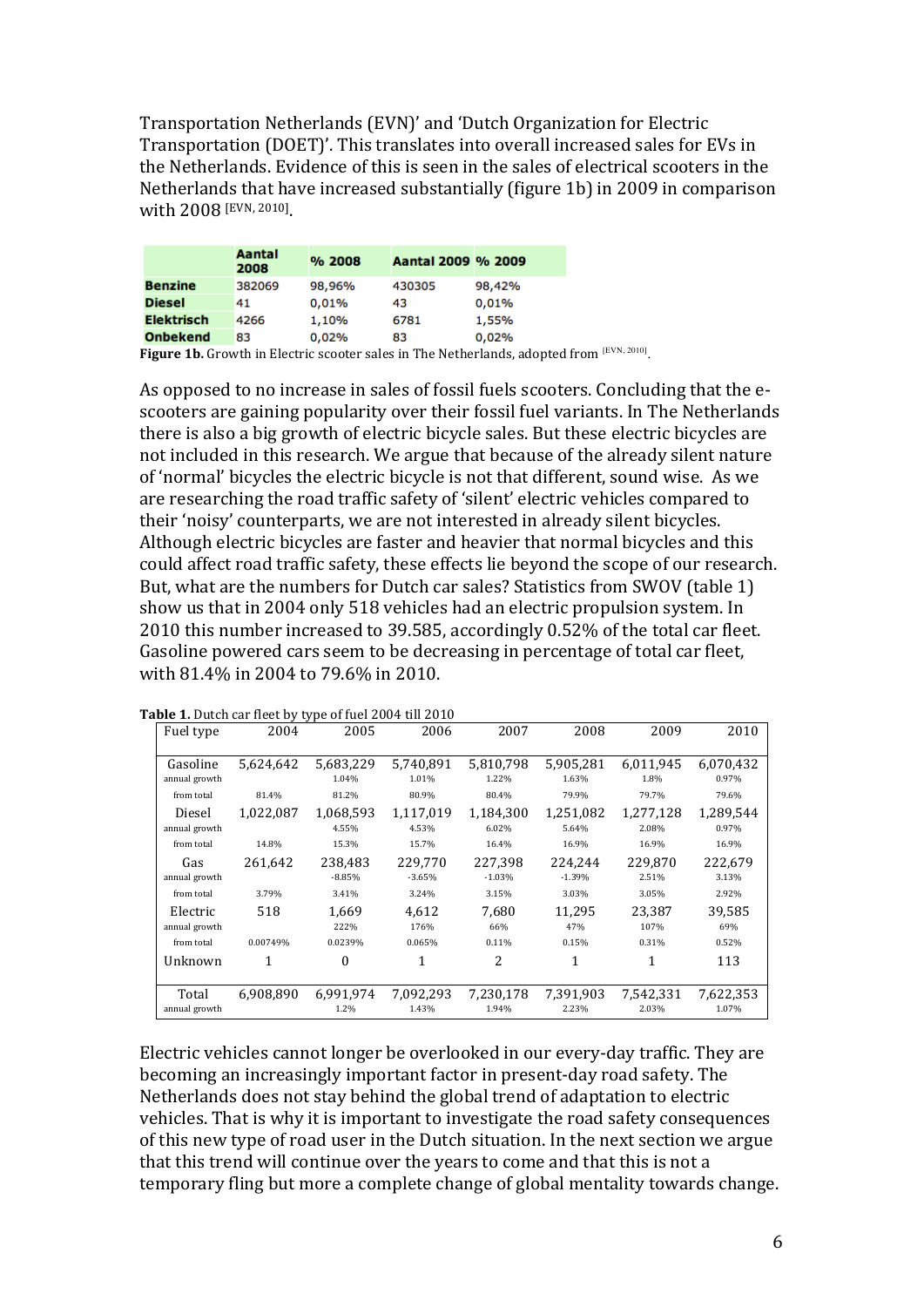If we project the current trend into the future, the prediction is that the fleet percentage of electric vehicles will continue to increase [Shell, 2010; E.N.G. Verheijen et al., 2010; C,MM,C,, 2009; Nu.nl, 2010]. If you take the growth statistics in mind you can see that the market share of electric vehicles is increasing year after year, mostly due to government policies that subsidize the electronic vehicle market and new innovations like that of 'Better Place' in addition to collaborations between renowned car companies and brand new electric vehicle initiatives (Tesla motors & Toyota). The growing popularity of EVs means that if there are any safety issues right now, these could be enlarged in the future. Electric vehicles are here to stay, so we better start paying attention to them.In the next section we try to derive possible safety issues from the currently available literature.

#### **1.2 Safety-risk**

We can speculate all we want about how dangerous electric vehicles are in modern day traffic situations, but nothing other than actual accidents with these vehicles give us a clear indication of the severity of the problem. To get a clear idea of the problem we ask ourselves the following questions: 'Are there more accidents with electric vehicles?', 'Could this be due to the quietness (sound production) of EVs?', 'Are there any specific traffic situations that have a higher accident occurrence?', 'What are the effects of ambient sound levels?' and, 'Does a distraction like an mp3-player or mobile phone add anything to the equation?'. In this chapter we will approach the hypothesis with the four different perspectives, 'sound production', 'ambient sound', 'distractions' and 'traffic situation', to get a clear view on possible safety hazards for EVs. Because of the silent features of the electric vehicle we predict that more accidents will occur because of vulnerable road users that do not hear them approaching in time. This will mostly occur at low speeds because of the big difference in sound production between ICVs and EVs at these speeds. According to the American organization NHTSA there is such evidence. The National Highway and Traffic Security Agency or NHTSA is an US organization that is dedicated to achieving the highest standards of excellence in motor vehicle and highway safety. In 2009 the NHTSA conducted research into possible risk factors introduced by the appearance of electric and hybrid vehicles in traffic. They concluded that during low-speed maneuvers, electric vehicles are 50% more likely to collide with pedestrians and cyclists than ICVs [Hanna R., 2009]. This finding is particularly interesting for the Dutch situation, because of the large amount of cyclists on the road today. The bicycle is the most popular means of transportation in the crowded Dutch cities like 'Amsterdam', 'Rotterdam' and 'Den Haag'. Of course the outcome for pedestrians is also applicable to the Dutch situation, but the cyclists situation in The Netherlands is pretty unique. Electric scooters that travel on bicycle paths, have a high likelihood to cause dangerous traffic situations with bicyclists. They concluded that in the case of crashes with pedestrians and with bicyclists, EVs have a significantly higher overall accident rate than ICVs. For special vehicle maneuvers (performed at very low speeds) there was a significant difference between pedestrian crashes with EVs and ICVs. For special maneuvers, situations where the vehicle is 'backing out', 'slowing or stopping',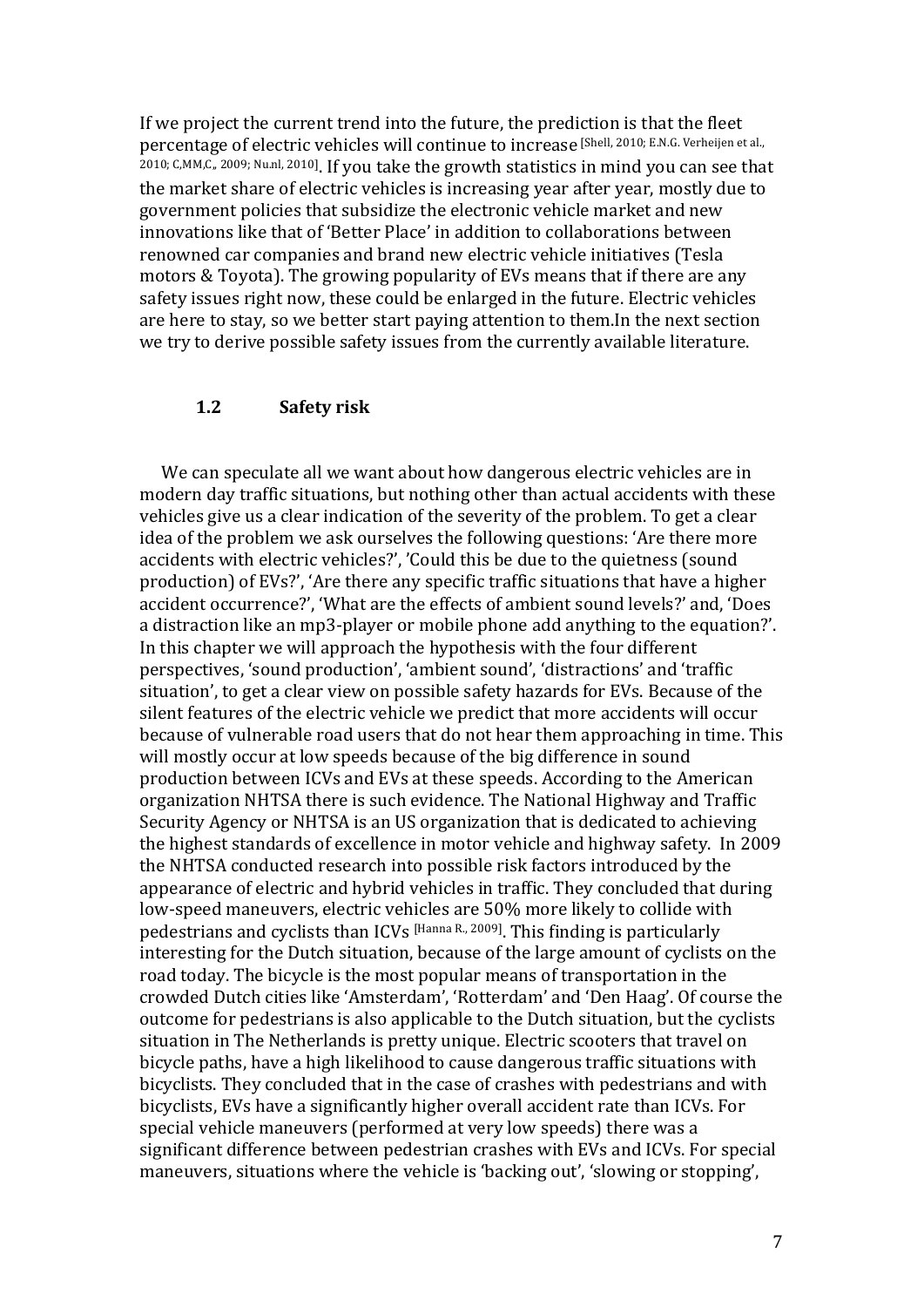'accelerating from stop' or 'entering leaving parking space/driveway', EVs had a significant higher accident rate then their ICV counterparts. There were also significantly more crashes with EVs in zones with a speed limit less than 56  $km/h$  (35mph). In zones with higher speed limits there was no significant difference in accident rate between the types of vehicles, so speed is an important factor  $[Hamna R, 2009]$ . One could argue that at low speeds an EV is less audible than it's ICV counterpart, resulting in more traffic accidents. Then again, another factor could be at work, for instance 'location of vehicle use'. Overall there are higher accident rates in urban areas versus suburban rural areas and EVs are used more often in urban areas because of their fuel efficiency in these conditions (a lot of pulling up and braking). This could be one of the reasons why there are more accidents at low speeds with EVs. In Japanese research [JASIC, <sup>2009]</sup> they have not yet found evidence indicating a higher accident rate for electric vehicles. They claim that in the database of accidents statistics, they didn't find any accidents caused by EVs being too quiet. Nevertheless, they are investigating the possibility for increasing pedestrian safety by adding sounds to EVs, just as a precaution. The Dutch Institute for Road Safety Research (SWOV) proclaims that it is not possible to determine the danger of electric vehicles with the help of statistical research because of the low percentage of EVs on the road today. In 2008 the percentage of EVs that were involved in an accident was 0.2%. 230 out of  $140.000$  reported accidents [Schoon, C., 2009]. When accidents occur at low speeds, there is a high chance that the injuries are minor. In the instance of a minor injury it is mostly not necessary to ask for police assistance. So we question if it is possible at this time to acquire enough reports to gather solid evidence. Although the Dutch police EV accidents reports were very limited we could obtain a small amount of data represented in table 2. Accidents that occurred with e-buses, and e-scooters are not represented in this table because of low availability. In total there were 2 accidents with pedestrians interacting with e-scooters and 3 accidents with bicyclists. These all took place in speed zones below 50 km/h. The e-buses had 1 bicycle accident and 2 pedestrian accidents also within speeds zones of 50 km/h. The police report does not mention if these accidents were due to the silent nature of the electric vehicle.

| First                | <b>Table 2.</b> Trainc accidents in The Netherlands from 2007 the 2009<br>Second vehicle |       |                |              |              |        |
|----------------------|------------------------------------------------------------------------------------------|-------|----------------|--------------|--------------|--------|
|                      |                                                                                          |       |                | Speed limit  |              |        |
| vehicle              |                                                                                          |       |                | zone in km/h |              |        |
|                      |                                                                                          |       |                |              |              |        |
|                      |                                                                                          | <15   | 15<30          | 30<50        | >50          | Total  |
|                      |                                                                                          |       |                |              |              |        |
| Electric car         | Pedestrians                                                                              | 1     | $\overline{0}$ | 9            | $\mathbf{1}$ | 11     |
|                      | <b>Bicyclists</b>                                                                        | 0     | 10             | 32           | 4            | 46     |
|                      | Sum                                                                                      | 1     | 10             | 41           | 5            | 57     |
|                      | % of total                                                                               | 2%    | 18%            | 72%          | 9%           |        |
| Non-<br>electric car | Pedestrians                                                                              | 35    | 683            | 2.421        | 267          | 3.406  |
|                      | <b>Bicyclists</b>                                                                        | 73    | 3.631          | 17.411       | 1.887        | 23.002 |
|                      | Total                                                                                    | 108   | 4.314          | 19.832       | 2.154        | 26.408 |
|                      | % of total                                                                               | $0\%$ | 16%            | 75%          | 8%           |        |

**Table-2.**!Traffic!accidents!in!The!Netherlands!from!2007!till!2009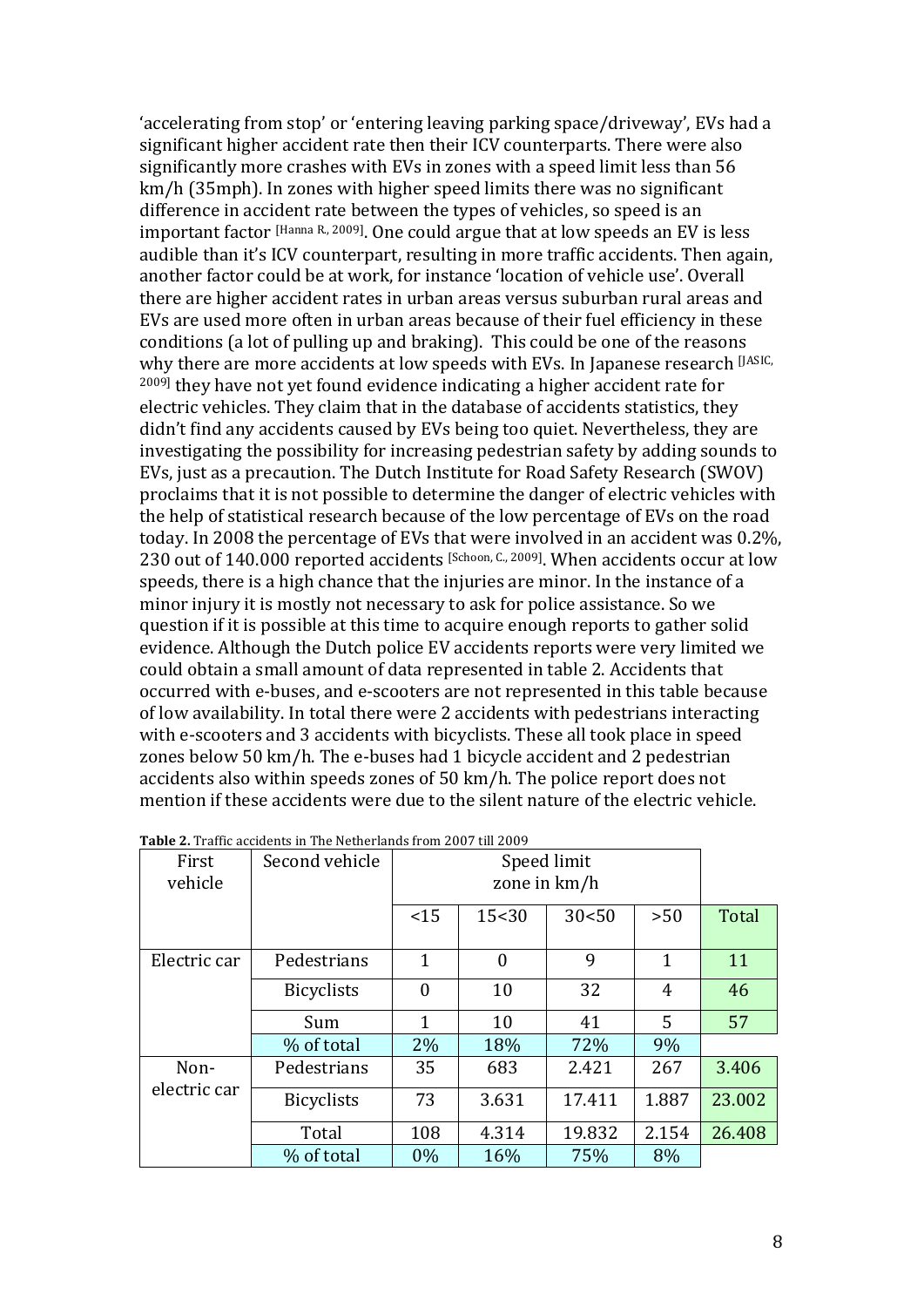When analyzing the accidents numbers we cannot draw any other conclusion that there is almost no difference in accident rates between EVs and internal combustion ICVs. The Dutch data do not indicate any significant proof that could back-up the NHTSA finding that EVs have a higher accident rate at low speeds. This could be due to the small availability of EVs; maybe if we have more EVs on the road, a tendency towards accidents at low speeds can be seen. But for now, this is not the case. Overall you can note that most of the accidents with bicycles and pedestrians happen in speed zones of 50 km/h. This is almost equally true for EVs and ICVs (72% versus 75%). In lower speed zones (15 and 30 km/h) a total of 20 percent of EV accidents occur versus 16% ICV accidents. This looks like a tendency to more accidents with EVs but due to low 'n' values this percentage is represented by only 11 cases. If we conduct a Chi-test on this data we come to the conclusion that the difference in accident rate between EVs and ICVs is not significant in speed zones with a max of 30 km/h,  $\chi^2$  (1) = 2.02, *p* = .16. For speeds below 50 km/h a similar result is obtained, a non-significant difference with  $\chi^2$  (2) = 2.64, *p* = .27. In conclusion, there seems to be more 'concern' about the quiet EVs then that there is 'proof' of an existing problem. By proof we refer to actually accidents happening. Only the NHTSA found evidence of significant more EV accidents happening at low speeds but unfortunately the researchers did not compensate for differences in 'total miles driven' and/or 'location of use', this causes the validity of this research to be very low. Japanese as well as Dutch statistics don't indicate any form of evidence that EVs have substantial more accidents while traveling at low speeds. The fact that there is no solid evidence of more accidents happening right now does not mean that there isn't a safety thread in the future. That is why we ask ourselves additional questions to investigate if there really aren't any additional safety risks with EVs as opposed to ICVs. 'Is an electric vehicle significantly harder to detect than a 'normal' internal combustion version?' that is the question that we ask ourselves in the following chapter. Although there is in general, no substantial proof of more accidents occurring, maybe a higher potential accident risk can persuade us to take immediate actions to make EVs safer. We try to map this potential accident risk with the help of our four safety factors; 'vehicle produced sound', 'ambient sound', 'distractions' and 'traffic situations'.

#### 1.2.1 Vehicle produced sound

To investigate if the low sound production of hybrid vehicles is an important factor in detection, Rosenblum and Robart<sup> $(2009)$ </sup> conducted research to measure the exact moment at which sighted and blind people hear a EV approaching [Rosenblum et al., 2009]. The results from this research where that in all the vehicles tested in an added noise condition  $(+ 8dB(A))$ , subjects had a longer reaction time then in the condition without the added noise. Thus indicating that there is indeed a significant difference in detection time between EVs and ICVs. But research of the NHTSA in 2010 gives us another perspective on EV detection times [Garay-Vega et al., 2010]. The results showed that overall sound levels of the EVs tested in this new test are again lower than their ICV counterparts and resulted in longer reaction times although the time to arrival would usually still be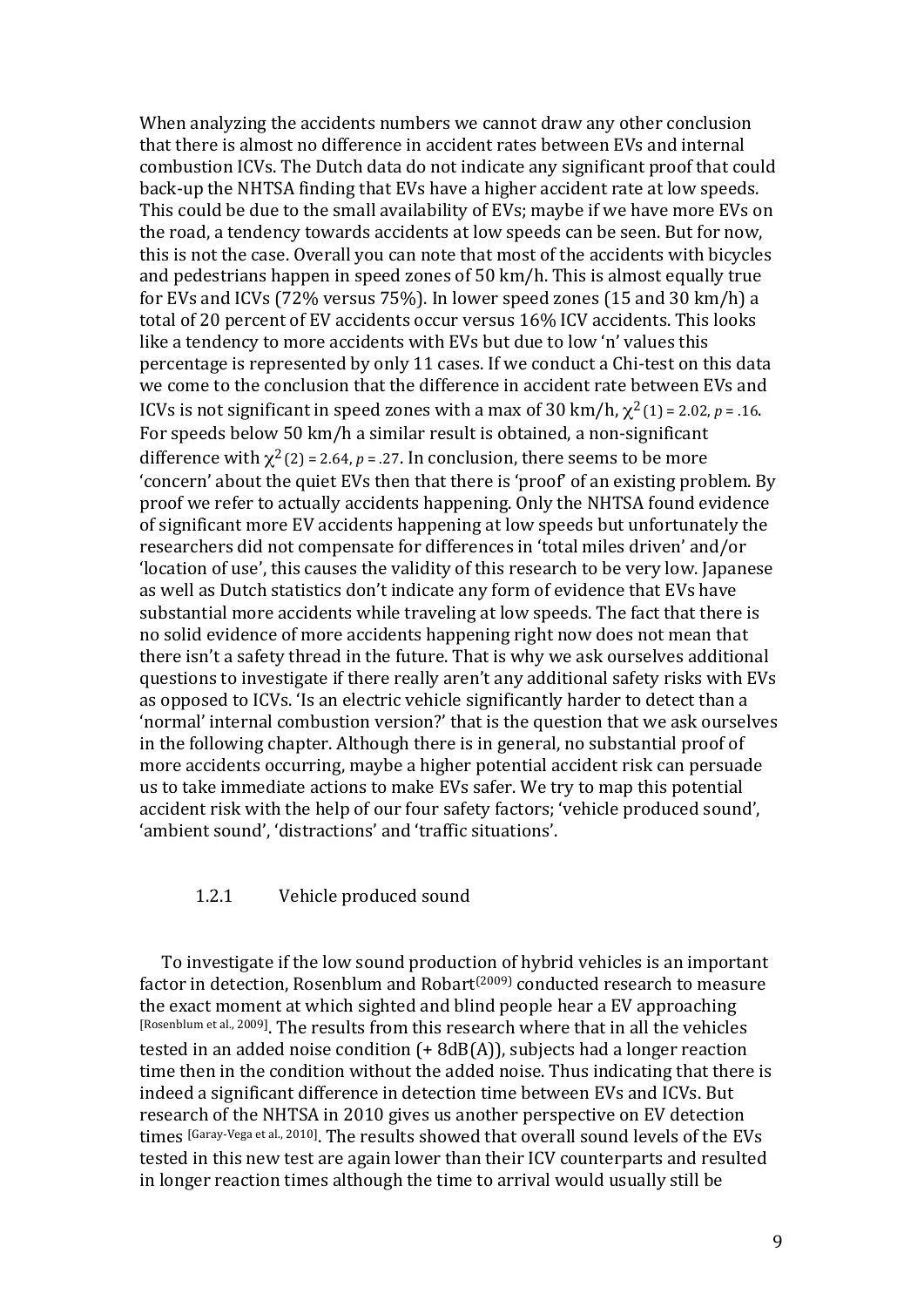sufficient for the pedestrian or the driver to take evasive action. The researchers additionally noted that in a more naturalistic situation the time to vehicle arrival could be shorter because of the complexity of multiple vehicles and variables. The fact still remains that the long reaction times that were found in Rosenblum's experiment were not found in the NHTSA research of 2010. The biggest difference was noted at 8 or 10 km/h (5 or 6 mph), a small difference at 16 km/h (10 mph) and zero to none difference at speeds above 32 km/h (20 mph). A vehicle that was backing out also showed a big difference in reaction times and audibility, but was not significant to cause a dangerous situation. On the opposite, there was a better detection of EVs than ICVs when the vehicle was slowing down from 32 to 16 km/h (20 to 10 mph. This because an EV produces more sound than an ICV while decelerating due to regenerative breaking, a system designed to convert braking energy into usable battery power, this system produces a 5 kHz tone witch is very easy detectable. This finding was not yet discovered in earlier research and gives a totally different perspective to the situation, because the EV while slowing down actually makes more noise than an ICV. The National Federation of the Blind, out of concern that EVs are becoming too quiet and unsafe for visually impaired, conducted research [Goodes et al., 2009]. The study showed that without engine noise the ability to detect a vehicle decreases significantly and is reversed when an artificial engine noise is added. According to the researchers there was a clear different in detection of a car running solely on an electric motor. They speak out there concerns about this low detectability for visually impaired but do not conclude that it poses a significant danger. They do suggest adding artificial engine noises to make an EV safer for visually impaired. Just as the American research teams, Japanese researchers have concluded that EVs are difficult to perceive at low speeds, < 15km/h, because they are too quiet. In Japan there is an ongoing discussion between the MLIT (Ministry of Land, Infrastructure, Transport and Tourism), JAMA (Japan Automobile Manufacturers Association), JAIA (Japan Automobile Import Association) and the IFB (Japan Federation of the Blind), about solutions for the problem of the quiet car. In a JASIC study in 2009 they evaluated the detectability of near silent hybrid vehicles in electric mode [JASIC, 2009]. They found that the difference in noise levels of HEVs and ICVs are the biggest when the vehicles are running stationary (figure 2  $[JASIC, 2009]$ ),  $+/$ - 20dB(A). Noise level difference of speeds of 20  $km/h$  (12 mph) or higher are neglectable.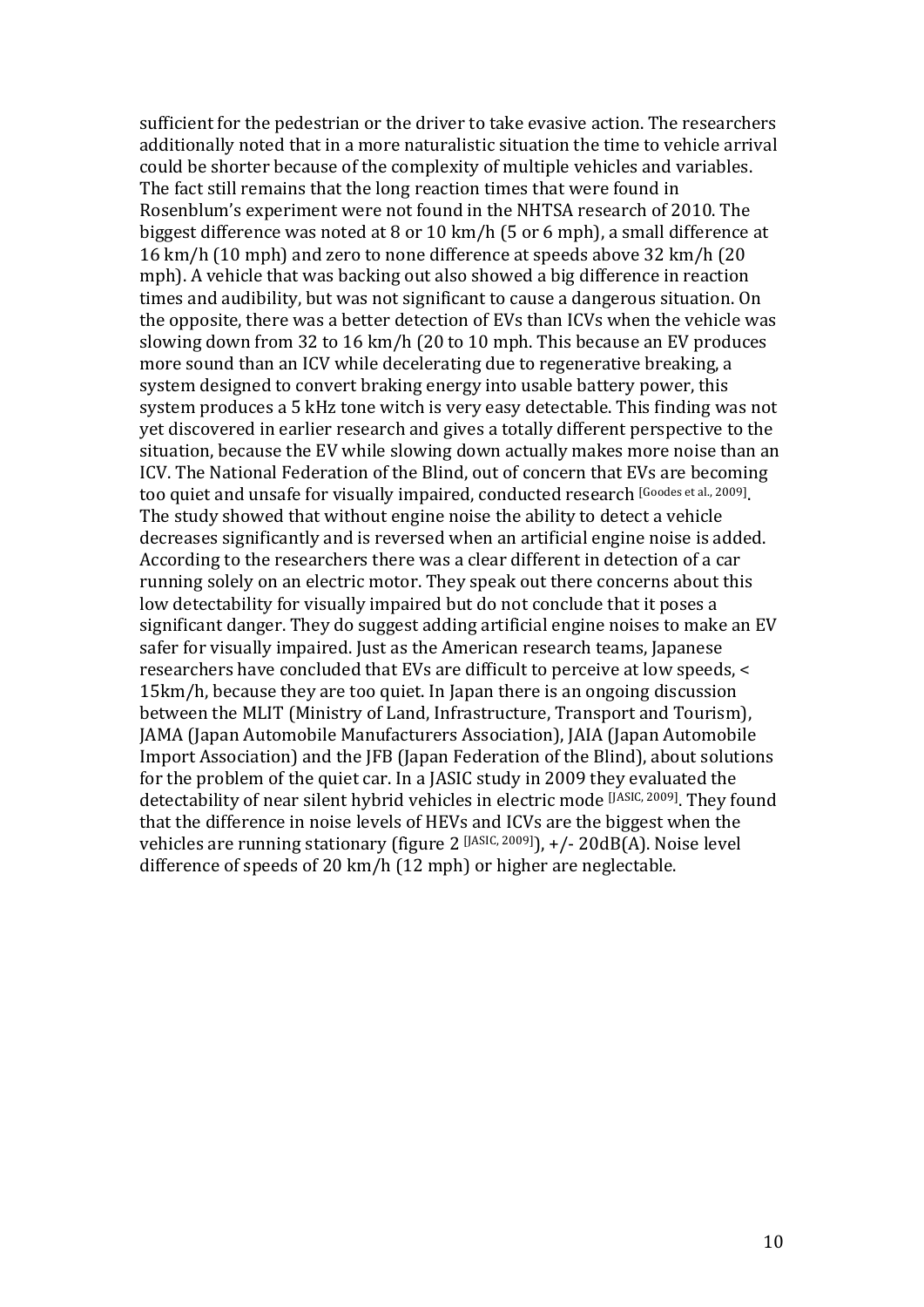

Figure 2. Comparison of Equivalent Sound Level between HEV and ICV

The Japanese research concludes that a pedestrian perceives an EV, traveling at low speed, later then an ICV in the same condition. Although there is some evidence of longer detection times for EVs, it is not know if this results in a dangerous traffic situation.

In the next paragraph we will investigate how ambient sound influences EV road safety.

#### 1.2.2 Ambient sound

Ambient sound is a big factor in the audibility of electric vehicles. Detection of upcoming vehicles not only depends on the sound production of the vehicle but also on the surrounding sounds that masks its audible approach. When you look at the results mentioned earlier from the experiment conducted by Rosenblum [Rosenblum et al., 2009] you could clearly see the effect. The louder the background noise, the harder to detect a quiet electric vehicle or even an ICV. This could lead to higher accident risks in places with a high ambient noise, for example in cities. The data obtained in a follow-up experiment of Goodes [Goodes et al., 2009] show that a vehicle is consistently detectable when the sound level of the vehicle reaches 2 dB (A) above background noise. This means that you can either increase vehicle driving sounds or try to decrease overall ambient noises to obtain an optimized detectability. In the study of the NHTSA (2010) researchers found a similar result. In most cases, subjects detected vehicles later in situations with a high ambient background noise then in a low ambient noise background (figure 3) [Garay-Vega et al., 2010]]. But the time to detect EVs (Prius Hybrid & Highlander Hybrid) was longer then for ICVs, especially in a high ambient situation.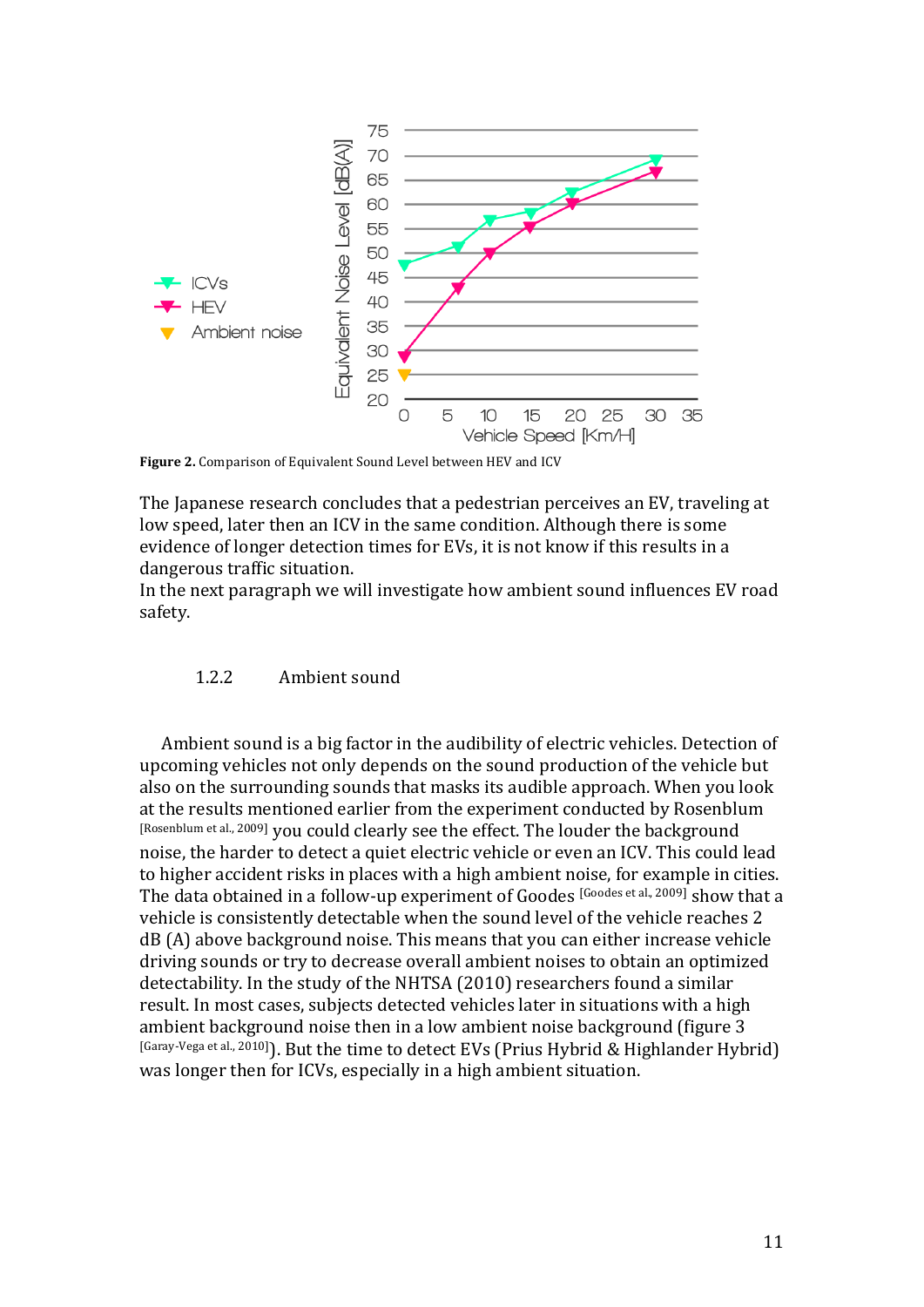

Figure 3. Mean Time-to-Vehicle-arrival: Vehicle Approaching at Low Speed [Garay-Vega et al., 2010]

Japanese research mentioned earlier [JASIC, 2009] investigated if ambient sound level is effecting the detection of HEVs and ICVs. And what the detection ratio is between these two types of transportation. The vehicle sound detection results are shown in figure 4.



Figure 4. Evaluation of detection by subjects in 3 different background noise levels [JASIC, 2009].

At speeds exceeding 20 km/h (12 mph) the detection distances between HEVs and ICVs are almost the same across all background noise levels. With speeds of 15 km/h (9 mph) there is still a difference in detection between HEVs and ICVs on low and middle background noise levels, but this difference disappears when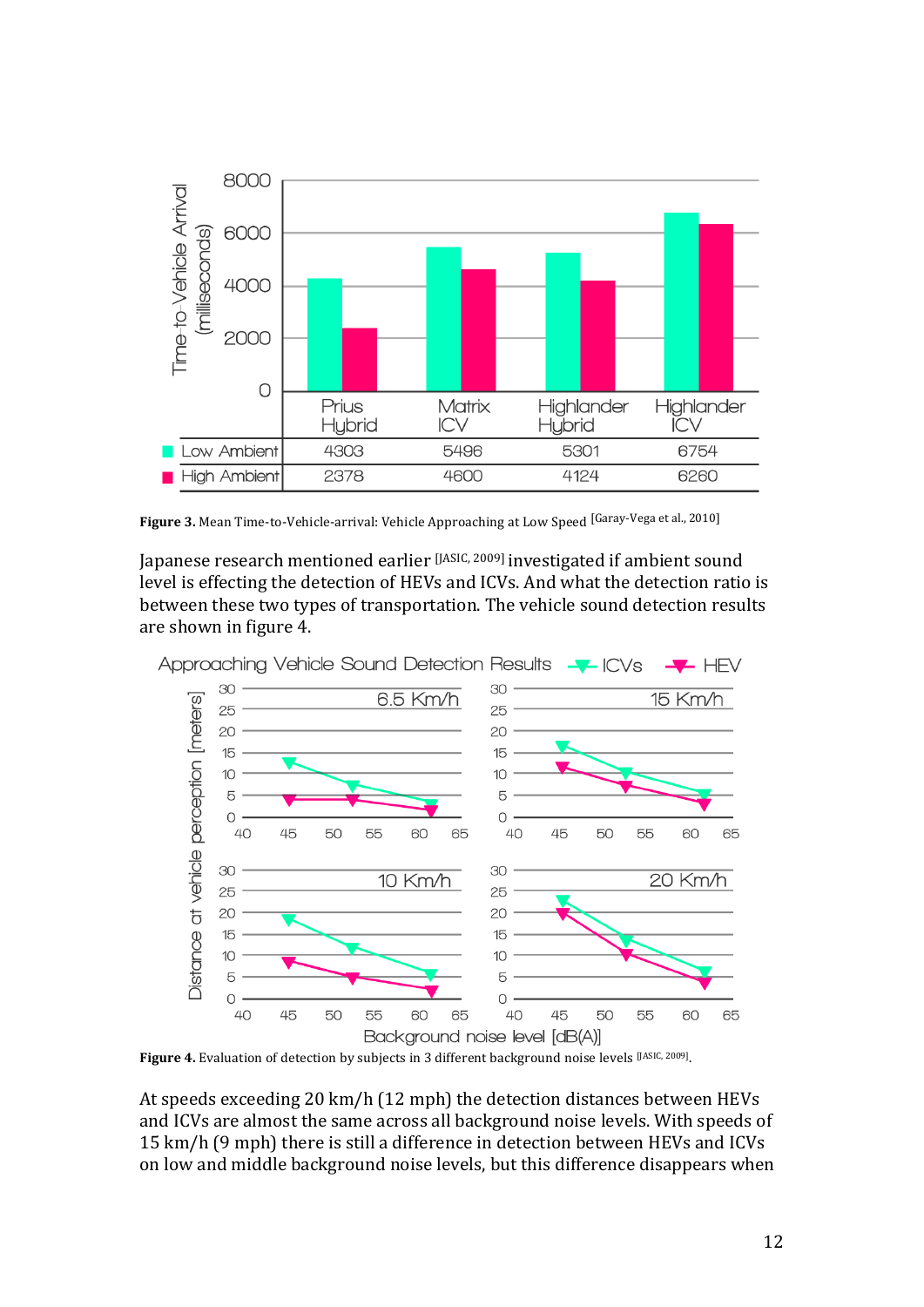a loud background noise level is present. For speeds below 15 km/h a bigger difference in detection times is measured, but is still very dependent on the background noise level presented. We can conclude that ambient noise is most certainly a key player in electric vehicle detection.

#### 1.2.3 Distractions

Vehicle approaching sounds are especially important in situations were other road users are preoccupied of distracted. The detection of approaching sound sources is evolutionary build into our survival systems. As uncovered by neurological research by Seifritz [Seifritz, E. et al., 2002], people have a build-in collision detection system that activates certain brain areas allowing us to quickly stop and look around to note the upcoming danger. When we hear a sound approaching, a specific part of our brain, that is associated with attention and motor action (flight response), is activated. Additionally, listeners typically overestimate increasing sound intensity as compared to equivalent decreasing intensity or stationary sound, thus overestimating the time of contact with the approaching sound source. Giving an advantage in time, used to avoid danger. A study by Gurth et al. [Gurth, D. et al., 2005] emphasized the importance of sound detection in their study of blind and sighted people at roundabouts. In their study the researchers show the importance of detecting vehicle sounds for safely negotiating roundabouts. As mentioned before, we have an auditory warning system that can detect approaching objects running as background progress, so that we can multitask and pay attention to other stimuli, for example checking our mobile device for mail. But when there is none or very little approaching sound coming from a vehicle, this mobile device distraction may become hazardous. The opposite could also be the case, that we cannot hear that warning sound because of auditory distractions. A Dutch study by the SWOV [Goldenbeld et al.,  $2010$ ] showed that 15 percent of bicyclists listen to music during almost every trip and 3.3 percent of the cyclists make a phone call while cycling. In these distractive cases, not only do they divert their cognitive attention to something else than driving, but they also reduce the audible detectability of other road users. They artificially raise the ambient sound intensity, thus making it harder to detect approaching vehicles, resulting in 'auditory distraction'. Overall, the use of mobile devices (portable devices that can be used to make telephone calls or to listen to music) during every bicycle trip increases the crash rate with a factor of 1.3 in comparison to cyclists who never do this. This research shows that only 12 percent of the cyclists could still hear every background sound while listening to music. The other 78 percent of the cyclists had a slightly to largely reduced ability in detecting background sounds. This research indicates that not detecting vehicle approach sounds does increase the crash rate for vulnerable road users such as cyclists. As mentioned earlier, vehicles are detected if their sound level is 2 dB (A) above background noise [Goodes et al., 2009]. Reducing ambient sounds levels or making vehicles more audible could help detection. The SWOV research by Goldenbeld also showed that a high loud sound is detected in approximately 92 percent of auditory distractive cases tested. Adding a warning sound to EVs would be favorable if you want detection by distracted road users.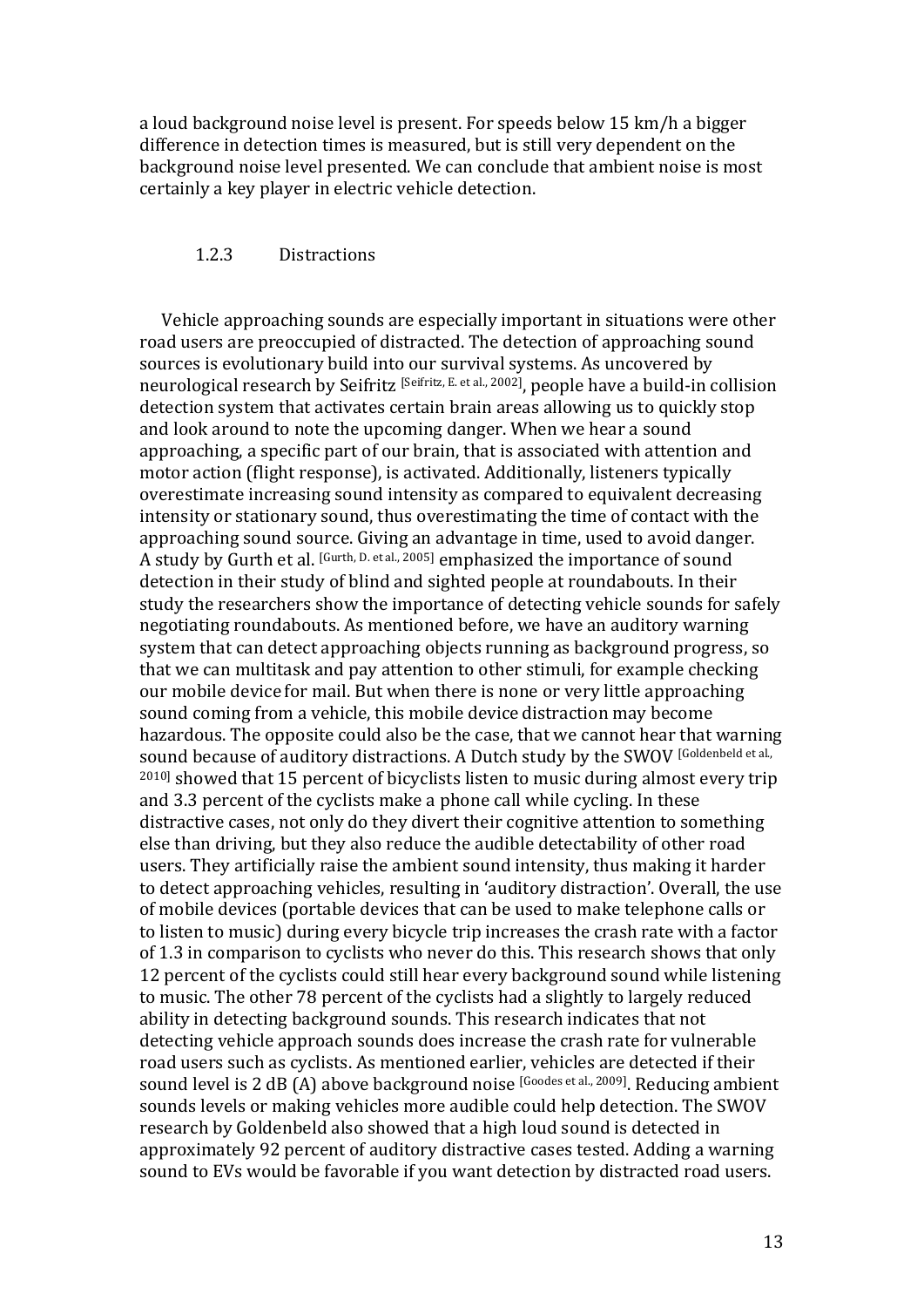Trying to reduce use of phones or mp3 players by vulnerable road users requires a more intensive approach and is less feasible.

#### 1.2.4 Traffic situations

Interaction between electric vehicles and vulnerable road users takes place in certain traffic situations. Some of these situations are more accident-prone. By examining previous research, we intent to subtract the characteristics for these traffic situations. A couple of the scenarios have already come to our attention. In the NHTSA research [Garay-Vega et al., 2010] mentioned before, they proclaim that due to the great difference in sound level of a EV versus an ICV while traveling at low speeds, the accident risk is accordingly higher. The first element of a potential dangerous traffic situation is that it is a low speed zone. NHTSA research from 2009 [Hanna R., 2009] confirms this belief. They conclude that there are significantly more accidents with EVs in low speed zones. When looking more specific at the traffic situations that have a heightened accident risk, we conclude that for pedestrians a 'vehicle making a turn' posed the highest risk. In a bicycle situation, 'being overtaken' poses the highest risk. In the Japanese research [JASIC,  $2009$ ] possible problem area's where defined as parking lots, roads in residential areas and intersections with poor visibility. These locations where obtained through interviews with visually impaired people. Again, these are areas were vehicle drive at low speeds, when EV sound is almost absent, and places where sound is key in detecting, such as intersections with poor visibility. Another Japanese research shows their impression of potential dangerous traffic scenarios. Examples can be seen in figure 5, 6 and 7 [MLIT, 2010].

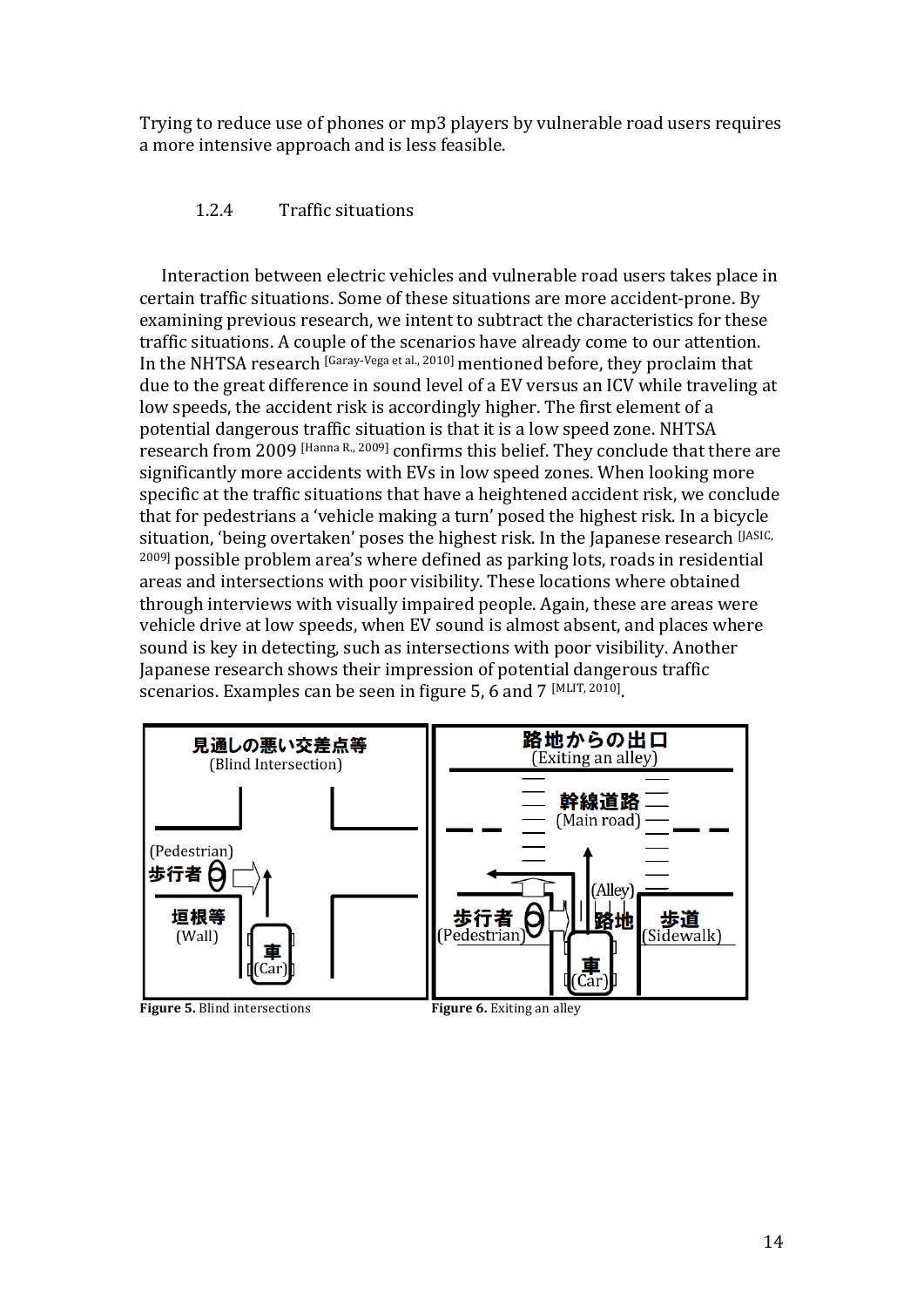

**Figure 7.** Pedestrian crossing or on the road

As mentioned before, as a pedestrian is crossing or traveling on the same road as a car, the crash risk increases. In conclusion, possible dangerous traffic scenarios for EVs interacting with vulnerable road users have the following characteristics: 'are within low speed zones', 'intersections with poor visibility', 'overtaking maneuvers from the rear (blind spot)' and 'crossings for pedestrians'. When searching for a possible solution to the lowered detectability of EVs, the solution has to apply to all these different traffic scenarios.

#### **1.3 Discussion**

The EV market is growing steadily and will continue to grow over the years to come. Making the topic of discussion, 'safety of quiet electric vehicles', increasingly relevant. The Netherlands is one of the leading countries in Europe when it comes to electric vehicle initiatives and promotion. That is why we have to know what the effect is on present and future road safety in the Dutch situation. There is evidence of a higher accident rate of electric vehicles at low speeds by one American research [Hanna R., 2009] but this evidence is questionable because the researchers didn't take 'driven kilometers' or 'location of use' into account and the study contained a small amount of EVs. We can however say that overall detection times to approaching electric vehicles are longer than that of normal ICVs. But a correlation between accidents and detection time cannot be made. Unless the results, the U.S. and Japan are making proposals to add artificial driving sounds to electric vehicles, this in an attempt to decrease possible danger risks for vulnerable road users. Although it is wise to do so, one must consider the added noise pollution and adverse health affects that are caused by noise annoyance [Knol, A. & Staatsen, B., 2005; Bluhm G, et al., 2004]. Research tells us that background or ambient noise is a key player in the detection of EVs by vulnerable road users. One way to increase EV detection would be to reduce ambient noises, something that would automatically occur when more 'near silent' EVs where used instead of ICVs. In the case of auditory distracted vulnerable road users, the most effective way of alerting them for approaching EVs is to use a warning sound coming from this vehicle itself. When searching for a possible solution for increasing traffic safety with EVs, we have to keep in mind that it must apply to traffic situations with the following character tics; 'low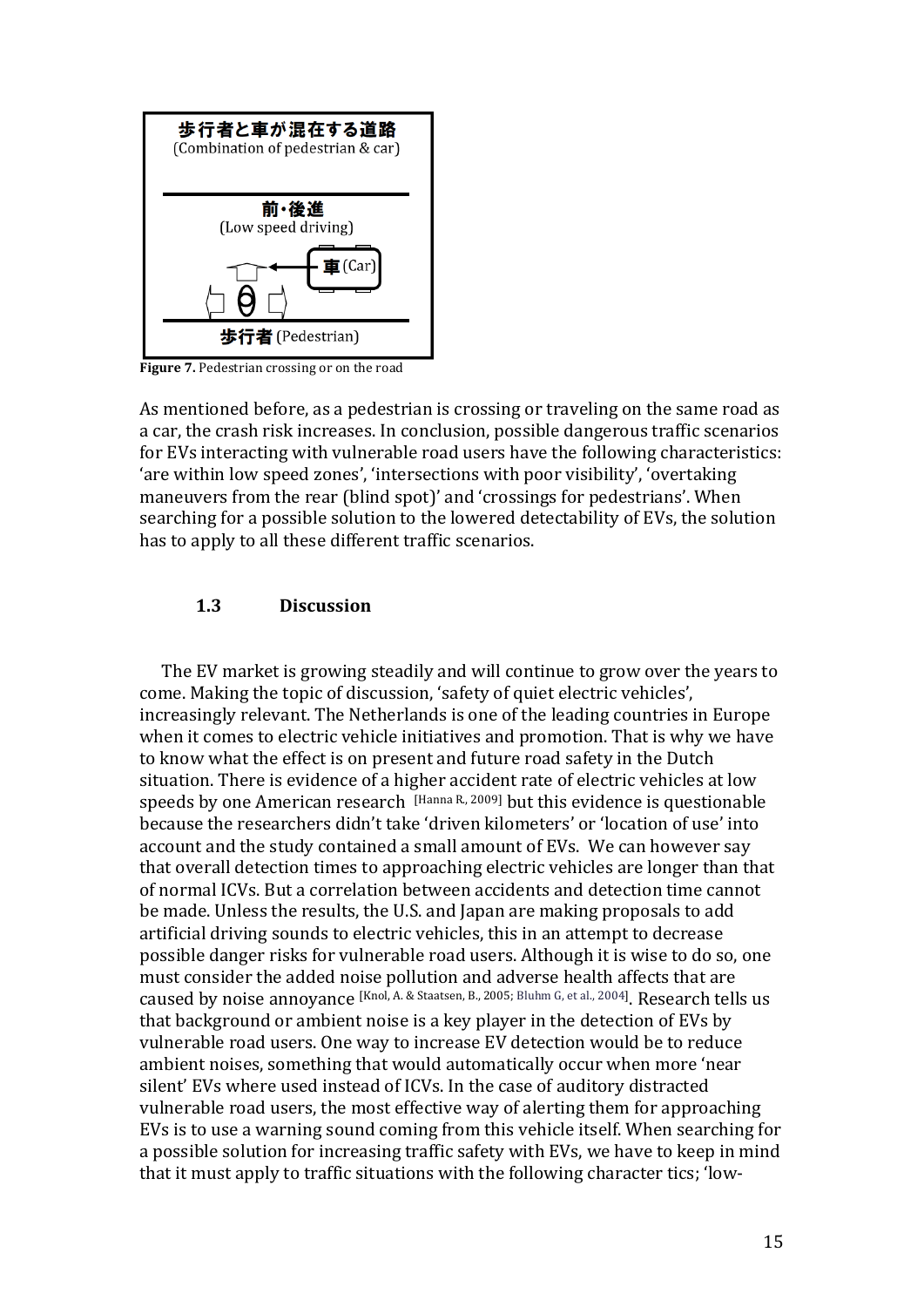speed zone', 'intersections with low visibility', 'blind spot overtaking' and 'pedestrian crossings'. In the next chapter we will make use of interviews and first hand experiences to derive a questionnaire tool for further investigation of the Dutch status of 'EV/vulnerable road user' safety issues.

## 2 Method

#### **2.1 Interviews & experiences**

For developing a valid questionnaire that can be used to research our main hypotheses, we made use of present day experiences of people who often come into contact with electric vehicles. These experiences were obtained by visiting and having conversations with EV shops (Juizz, Eco-movement), the Dutch Organization for Electric transportation (DOET), the Royal Dutch Guide Dog Foundation (KNGF), E-traction Europe (producer of the electric bus) and visiting events like 'BrightNight #4', 'National Electric Driving Day' and the 'DOET press launch'. At these events and organizations we tried to obtain as much information and gain additional insights for constructing our research questionnaire. A full report of these activities has been added to this paper as appendix 3.

#### **2.2 Findings**

After talking to a lot of people in our field research we came to the conclusion that there is no clear indication of actual more accidents happening with EVs in contrast to ICVs. When incidents did occur, highly distracted cyclists and/or pedestrians and not a noisy environment caused them. These people were either calling or listening to music and thus didn't notice an approaching EV. According to the people we spoke this could easily be resolved by sounding a warning sound (bell or horn), thus making them aware of your presence and restoring the safety of the traffic situation. An important factor for detection was the amount of ambient noise present. With low ambient noise an EV is easily detectable but with high ambient noise a warning sound had to used in order to notify vulnerable road users of your presence. According to a spokesman of the KNGF the most dangerous situation between an EV and a visually impaired person occurs while crossing and walking across a parking lot. His suggested solution to this problem would to also use a warning sound as indicator of EV presence. An often-heard suggestion is that a simple behavior change of EV drivers is needed in order to restore road traffic safety for vulnerable road users interacting with EVs. By using the knowledge we obtained by these interviews, experiences and our literature review, we can now develop a representative questionnaire (appendix 1) in order to study EV driver experiences in a larger scale. Variables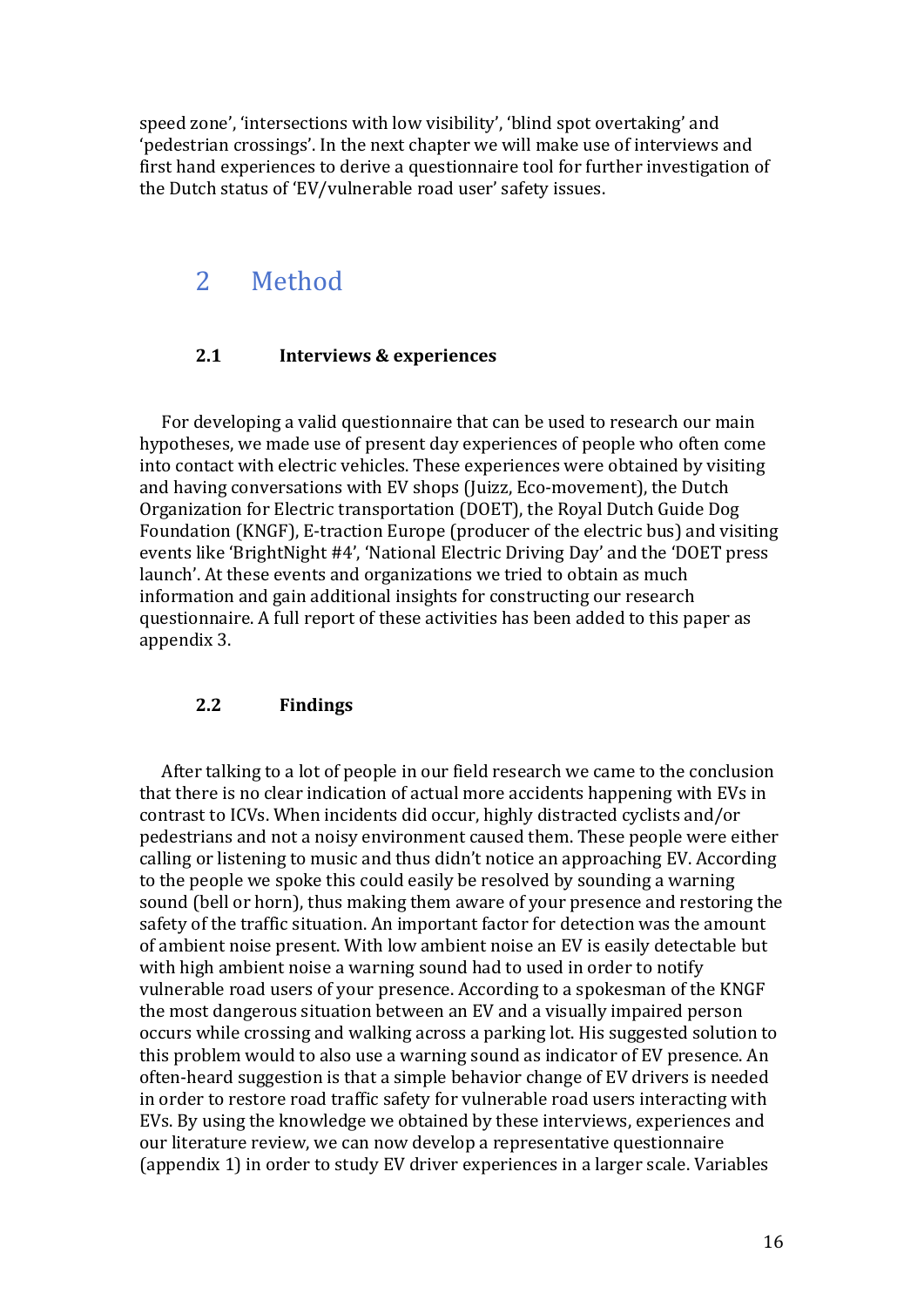that will be addressed in the questionnaire are as following; 'sound production', 'ambient noise', 'potential dangerous traffic situations' and 'distractions'. Special attention has to be given to factors as; 'behavioral change while using EVs', 'differences in speeds traveled by vulnerable road users and EVs' and 'possible suggestions for safety improvements'.

## 3 Research!

#### **3.1 Questionnaire**

Because of our need for more information about the dangerous traffic situations that can occur in The Netherlands when an electric vehicle is interacting with vulnerable road users, we devised an online questionnaire for drivers of electric vehicles. With the use of this questionnaire we investigate if there is an actual posing thread for vulnerable road users when interacting with near silent EVs, and thus giving an answer to our previously mentioned research question. The subjects that were raised in our interviews & experiences and in our literature research inspire the questions we are now asking. Examples of these subjects are 'sound produced by EV', 'ambient sound', 'behavioral change', 'type of traffic situation', 'travel speed', 'distractions', 'use of warning signals' and 'startle reaction'. This questionnaire can be used as a tool for future follow-up research about the safety of EVs in everyday traffic situations. The questionnaire consists of 31 questions with both closed and open answers; a version of the complete questionnaire is added as appendix 1. With the use of this questionnaire we tried to gain information about: 1) accidents that EV drivers had, 2) the kind of vehicles they drive, 3) if the other road users notice them in time, were they mainly user their vehicle and what their personal ideas are concerning the quietness of EVs. After we constructed our questionnaire at the SWOV we send it to 'TNO Soesterberg' for further optimization. After being revised by TNO we placed the list of questions on the website 'www.studentenenquete.nl' and distributed the link with the help of twitter, electric vehicle forums, EV shops and EV organizations. We set up a Twitter account for the purpose of distributing the questionnaire but also to keep updated about new events and findings concerning electric mobility. Twitter proved to be a great way to keep in contact with the major players in the Dutch electric transportation market.

#### **3.2 Results**

A total of 55 electric drivers filled in the online questionnaire. 46 of these proved usable for further analyses, 9 were excluded because of faulty completion or not being in our target group (non EV drivers). 54 Men and only 1 woman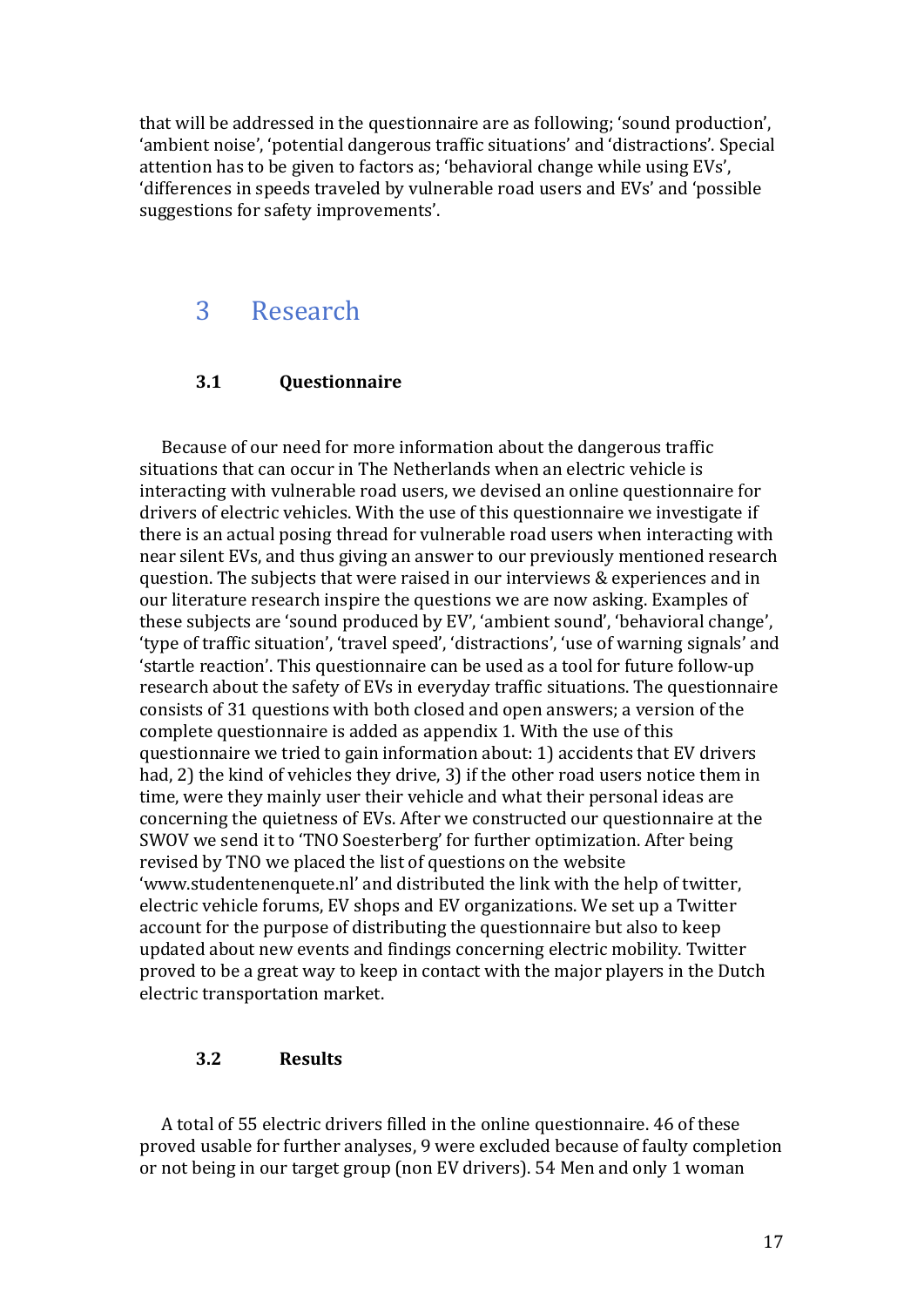filled the questionnaires. We are not certain why almost all the respondents are males. One reason could be because they are heavier Internet and forum users; another could be that they are the early adapters of new upcoming technologies such as electric transportation. 31 of the respondents were Toyota Prius Full Hybrid drivers, 8 battery electric vehicles (5 Think City's, 2 Tesla Roadsters and 1 Citroen Berlingo), 5 electric scooters and one electric motor (Vectrix VX-1). The ages of the respondents varied from 19 till 68 with a mean age 44,17. To measure the occurrence of dangerous traffic situations with EVs interacting with vulnerable road users we made use of indicators such as recalled accidents and detected startle responses to conduct our investigation. Unfortunately, from the view of the researchers, there were no recorded accidents with vulnerable road users in the subject group. There were however recorded startle responses. A startle response is measured by observing the reaction of how other road-users react to the presence of an EV. When the road users display a shocked reaction while noticing the EV, this is an indication of that they didn't see it coming. The questionnaire will categorize these events as 'startle response'. It indicates the presence of a possible dangerous traffic situation that could result in an accident. Due to the small sample size, we used simple instead of advanced statistic analytics for interpreting the results.

#### 3.2.1 Vehicle produced sound

Following data has been obtained from questions 4, 15  $&$  19 of the online questionnaire. Of the total of 46 subjects that were questioned, 21 (46%) registered a startle response with encountered vulnerable road users (figure 8) In these startle cases, the largest part  $(90\%)$  of the subjects traveled at speeds below and equal to 25 km/h. Half (52%) of the startle responses where below and equal to 15 km/h. This could indicate that the low sound production of EVs at low speeds contributes to late detection by other road participants thus causing a startle response and possibly a dangerous traffic situation.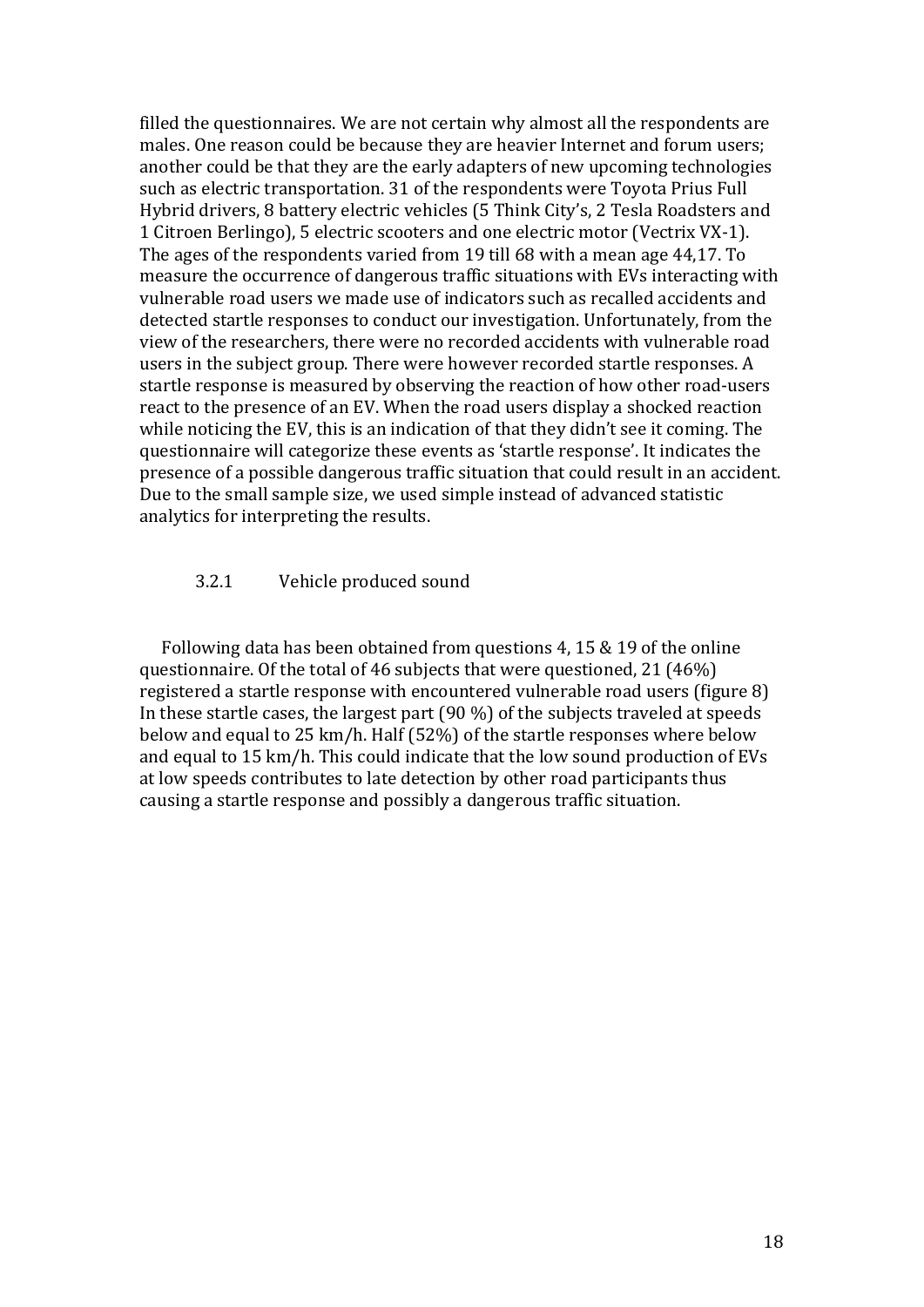

**Figure 8.** Startle response versus speed  $(N = 21)$ 

Startle responses numbers didn't really differ between the types of electric vehicles. In all of the cases, half of the vehicles of a certain type recorded a startle response. Then again, all have a considerably low sound production (table 3).

**Table 3.** Startle response for type of vehicle  $(N = 21)$ 

|            | <b>HEV</b> | BEV | E-scooter |
|------------|------------|-----|-----------|
| N startles | 14         |     |           |
| From total | 45%        | 50% | 50%       |

#### 3.2.2 Ambient sound

Following data has been obtained from questions  $3 & 20$  of the online questionnaire. When startles were detected by the subjects, they most often happened in surroundings with medium ambient sound levels (table 4). Most of the startle responses (table 5), 81 percent, were caused by an EV driver that most often drove his vehicle in urban surroundings. These are areas with high ambient sound levels and thus nurse a lower detection response, indicated by causing a startle response.

**Table 4.** Share of ambient sound levels during startles  $(N = 21)$ 

|            | <b>Table 1:</b> Share of amplent sound levels during started $\mu_1 = 21$<br>Silent | Middle | Loud |
|------------|-------------------------------------------------------------------------------------|--------|------|
| N startles |                                                                                     |        |      |
| From total | ),5%                                                                                | 81%    | 9,5% |

| <b>Table 5.</b> Startle response versus place of most use $(N = 21)$ |  |  |
|----------------------------------------------------------------------|--|--|
|                                                                      |  |  |

|            | Urban (high ambient) | Rural (low ambient) |
|------------|----------------------|---------------------|
| N startles |                      |                     |
| From total | 81%                  | 19%                 |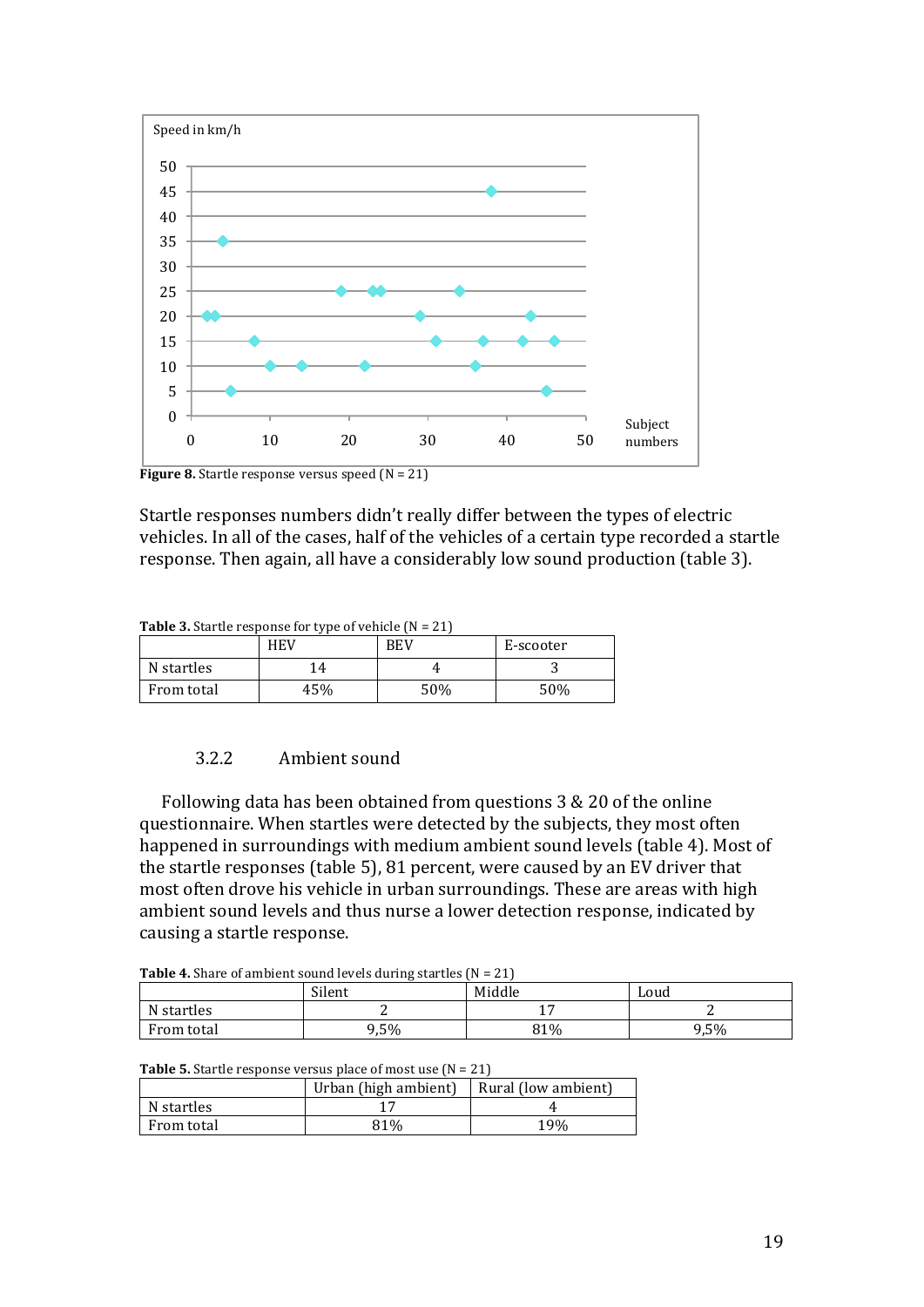#### 3.2.3 Distractions

Following data has been obtained from question 21 of the online questionnaire.

When we look at the distractions of vulnerable road users (table 6) that took place before they were startled, we can only conclude that there is no effect for distractions.

**Table 6.** Startle response versus distraction at the opposite party  $(N = 21)$ 

|                | Yes | No  | Jnknown |
|----------------|-----|-----|---------|
| Ν.<br>startles |     |     |         |
| From total     | 19% | 43% | 38%     |

#### 3.2.4 Traffic Situations

Following data has been obtained from questions 17, 18  $&$  18b of the online questionnaire.

When we look at the traffic situations (table 7) that nurtured the most startle responses we found that this happened particularly on crossings (43%) followed by overtaking (29%).

**Table 7.** Startle response versus maneuver type  $(N = 21)$ 

|            | Crossing | Overtake | Low speed maneuver | Drive away from stop |
|------------|----------|----------|--------------------|----------------------|
| N startles |          |          |                    |                      |
| From total | 43%      | 29%      | 19%                | 10%                  |

Startle responses were for the largest part (67%) measured on main roads (table 8). They were also detected on parking lots but in a smaller percentage (19%). and generally in zones of low speeds.

| <b>Table o.</b> Startle response versus location $\mathbf{N} = 2\mathbf{I}$ |           |              |                     |  |  |  |  |
|-----------------------------------------------------------------------------|-----------|--------------|---------------------|--|--|--|--|
|                                                                             | Main road | Bicycle path | Parking / Low speed |  |  |  |  |
| N startles                                                                  |           |              |                     |  |  |  |  |
| From total                                                                  | 57%       | $14\%$       | 19%                 |  |  |  |  |

**Table 8.** Startle response versus location (N = 21)

#### 3.2.5 Subject responses

Following data has been obtained from questions  $5$ , 22 & 25 of the online questionnaire. After conducting the main research we asked some additional questions that we were interested in, about driving behavior and possible recommendations. All this data is represented in table 9. We concluded that 43 out of the 62 subjects (69%) changed their driving behavior when driving an EV instead of an ICV. Although the majority did practice some sort of change in road traffic behavior, there was not one type of behavior that prevailed. The EV drivers were overall more consciously careful in traffic, and aware of possible more difficult detection by vulnerable road users. They also expressed that they gave more warning signals to other road users when a dangerous traffic situation might be occurring. Although this looks promising, a large part (31 %)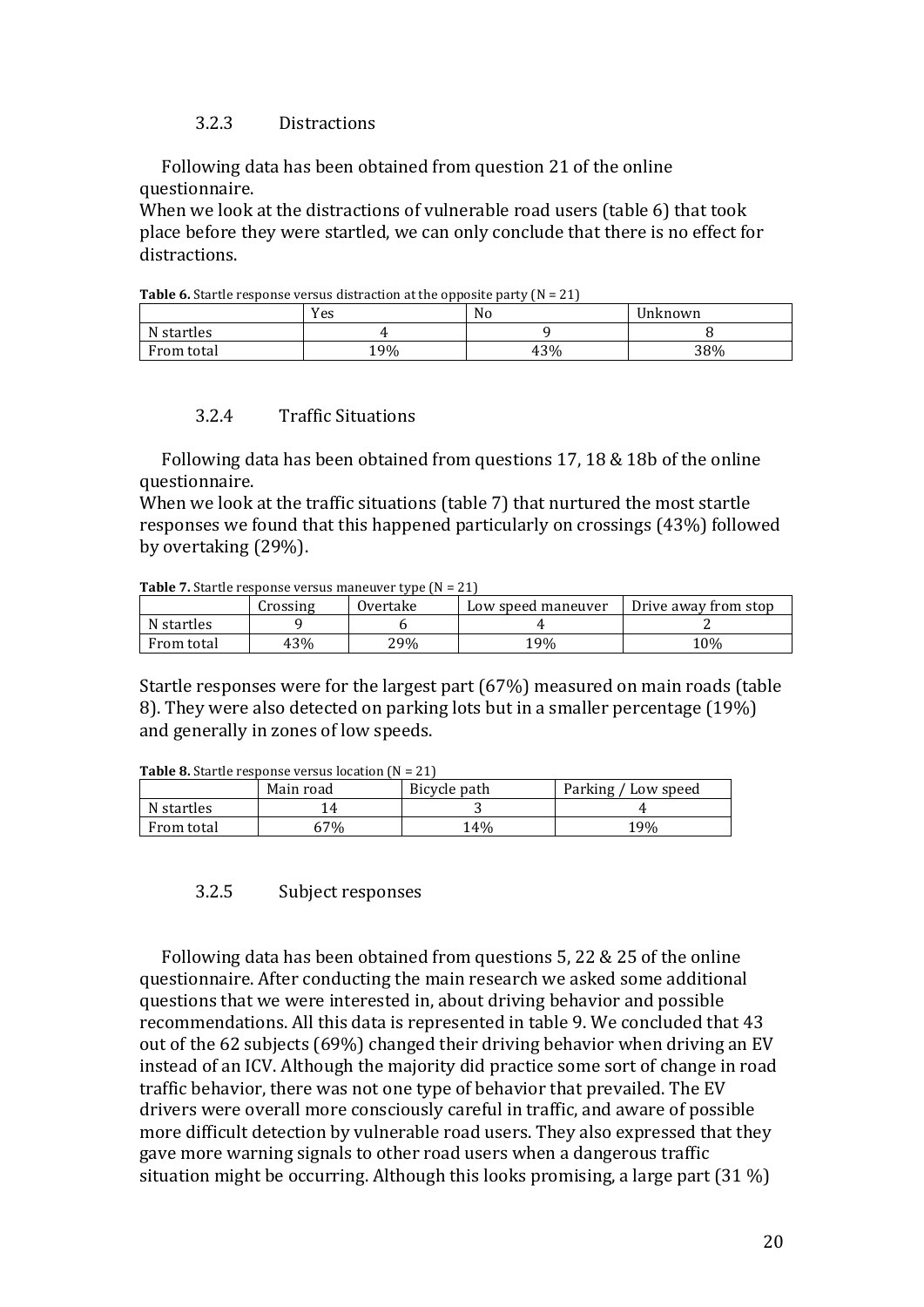was not changing anything of their behavior. It could be that they simple were already very conscious drivers or that they simply didn't see any extra danger risks when driving an EV.

|               | Nothing | More<br>cautious | Look longer<br>before | More<br>cautious         | More cautious<br>towards       | Give more<br>warning |
|---------------|---------|------------------|-----------------------|--------------------------|--------------------------------|----------------------|
|               |         | acceleration     | driving<br>away       | approach<br>intersection | bicyclists and<br>pedestrians, | signals<br>when      |
|               |         |                  |                       |                          | because they<br>don't hear you | overtaking           |
| N             | 19      | 10               | 10                    | 9                        | 8                              | 6                    |
| subjects      |         |                  |                       |                          |                                |                      |
| From<br>total | 31%     | 16%              | 16%                   | 15%                      | 13%                            | 10%                  |

**Table 9.** Behavioral changes of EV drivers  $(N = 62)$ 

In one of the final questions of our questionnaire we asked 'What can we do to make EVs more safe?', the responses are represented in the table 10. The majority of EV drives (36%) answered that EVs are already safe and that nothing has to change at all. If something really would have to change it is the behavior of other road users  $(17%)$ . They have to adapt to the presence of silent vehicles in traffic, look instead of listen. If a sound has to be added to the silent EVs they were more positive about a 'warning sound' (19%) then about a 'driving sound' (13%). Most subjects expressed that they would rather have a pleasant warning sound, specific for an EV, that give other road users a friendly notification of their presence, without startling the road users.

**Table 10.** Ideas from subjects for optimizing road safety EVs ( $N = 47$ )

|          | Nothing,     | Adding  | Adding  | Adaptation | Behavioral | Other |
|----------|--------------|---------|---------|------------|------------|-------|
|          | EVs are safe | driving | warning | other road | change EV  |       |
|          |              | sound   | sound   | users      | driver     |       |
|          | 17           |         |         |            |            |       |
| subjects |              |         |         |            |            |       |
| From     | 36%          | 13%     | 19%     | 17%        | 9%         | 6%    |
| total    |              |         |         |            |            |       |

#### **3.3 Discussion**

After conducting our research with the use of the online questionnaire we found results that correspond with the literature and the interviews and field experiences we obtained (chapter 2  $&$  appendix 3). In the questionnaire we used 'startle response' as an indicator for 'too-late detection', an indicator for the occurrence of dangerous traffic situations. The results of our questionnaire indicate that potential dangerous traffic situations, when EVs are interacting with vulnerable road users, have a higher occurrence at low speeds (25 km/h and lower). This is when an EV emits the least amount of driving sounds. This finding corresponds with the results derived from the reviewed literature [Hanna R.,  $2009$ ] and insights obtained in chapter 2. In the literature research we found that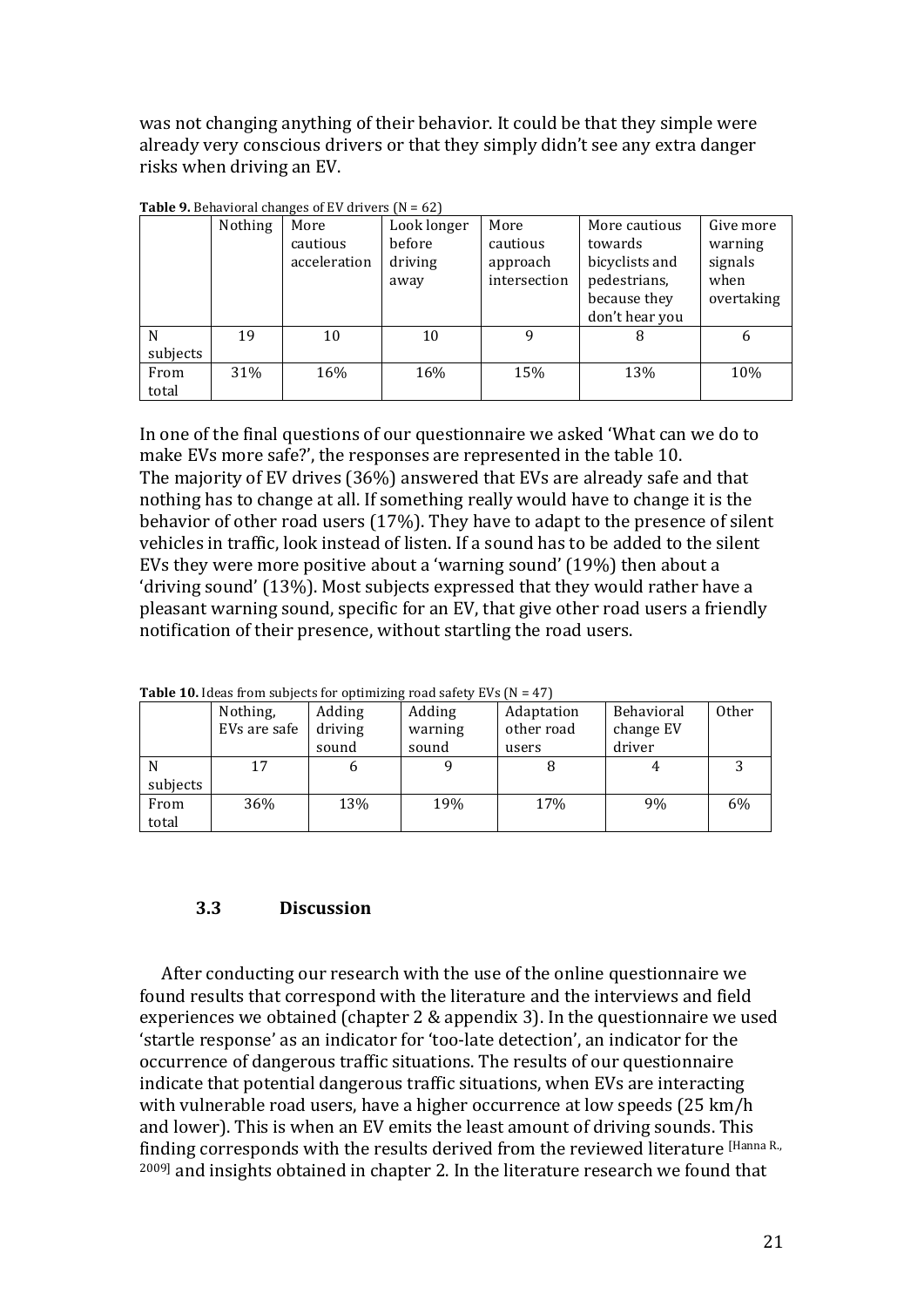slow moving EVs are later detected then their ICV counterparts, due to the big difference in driving sound levels. We also experienced this low detectability during our electric scooter test-drive (appendix 3). In the included interviews this finding was confirmed by EV drivers and was considered as a known fact that you have to take into account while navigating through traffic. In our questionnaire we asked the participants to recollect the amount of ambient sound present when a startle response was detected. The result was that there is an effect for ambient sound. Higher ambient noise contributes to later detection of EVs by vulnerable road users and possibly leads to accidents. Again, this is compliant with the results from our literature research and own experiences. We noted that while driving on an electric scooter in a suburban part of Amsterdam (low ambient noise) we were detected by other road users as opposed to when we were driving in an urban part of Amsterdam (high ambient noise) where we weren't detected at all. In the literature we found a clear correlation between detection reaction time and ambient sound level additionally we found that in order to detect a vehicle it should produce a sound that is  $2$  dB(A) higher than the background sound level. There was no effect found for distractions of vulnerable road users when detecting an EV. According to the questionnaire, being more distracted does not lead to more startles. However, in 38 % (table 6) of the cases it is unknown if vulnerable road users were distracted when they got startled. So, it could be that the road users were distracted, only not noticeable. This makes it hard to measure distractions and making solid statements about it. We must make a note that measuring distractions of the road users could not be done very accurately, because it was obtained from the subjects themselves, this made it very subjective and far less accurate then if the vulnerable road users reported them their selves. From our questionnaire we deducted that traffic situations with the highest potential accident risks are pedestrian crossings, overtaking maneuvers from the rear and slow speed maneuvers off EVs on parking lots. These findings concur with the findings we obtained from our interviews & experiences (paragraph 2.2) and international research (paragraph  $1.2.4$ ).

## 4 Conclusion & Recommendations

We found evidence of a globally growing EV market. Small safety problems that we possibly have with EVs today could be enlarged in the future. But as the number of EVs increase, it could also be true that more and more people get used to this kind of silent vehicle and pay more attention to them. When the first cars were introduced (around 1900), pedestrians would cross the streets without looking, not expecting the approach of a fast vehicle. Through times pedestrians adjusted and eventually paid more attention when crossing the street. Paying attention to approaching vehicles, even when you do not hear them, could be the key. Our hypothesis is that EVs have a higher accident risk than their ICV counterparts and that this is due to the quietness of the electric vehicle and the inexperience with EVs of vulnerable road users. After gained results from three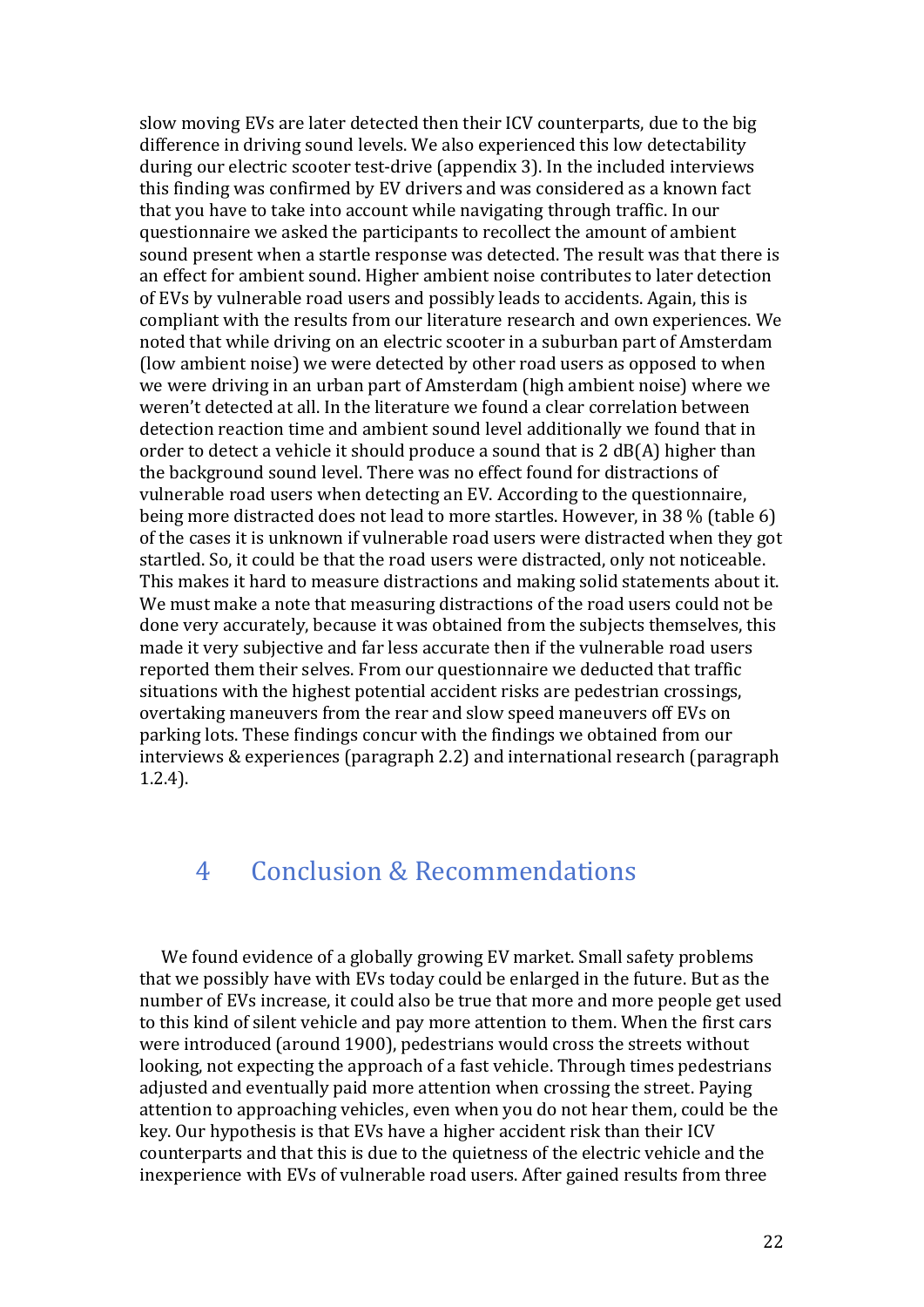different sources (literature, interviews & experiences and our online research questionnaire) we come to the conclusion that we cannot confirm our hypothesis. In our research we explored the boundaries of the EV safety issue. We obtained high-risk traffic situations such as 'pedestrian crossings', 'intersections' & 'low speed zones'. We found that ambient sound and sound produced by the vehicle itself are indeed a important factors in detecting EVs in traffic (min 2 dB(A) above background noise) and we explored the risk factors of upcoming use of mobile devices by vulnerable road users. But we could not find enough solid evidence of more traffic accidents occurring with EVs. We did explore the whole spectrum concerning silent EV traffic safety and came up with possible improvements such as 'adding a warning signal to EVs' and 'inducing a behavioral change of EV drivers' so that they become more aware of their surroundings and better anticipate to fellow road users. The questionnaire we devised can be used in future follow-up research for measuring road safety issues of near silent EVs. But an additional questionnaire with a larger target group is required to fully light the spectrum of investigation. To get a clear overview of the situation it is advised to also obtain the EV experiences of the vulnerable road users themselves. Our study does not show that the quietness of the EV actual results in more traffic accidents with vulnerable road users.

A positive effect that silence EVs bring, is that of the lowering of noise pollution, making detectability of silent vehicles higher and at the same time reducing noise annoyance. If an EV wants to give extra attention to his presence it would be suffice to simply use a warning sound. It would be desirable to use an unobtrusive and at the same time distinct warning sound. EVs have not got a specific warning sound like other vehicles, for instance the horn of an ICV, or the bell of a bicycle. This warning sound can be used if the EV driver is not sure if a vulnerable road user is aware of its presence. Another option is to make EV drivers more aware of their silent presence in road traffic. Adding an extra segment to driving lessons dedicated to electric vehicles could do this. For example an 'EV drivers license'. In this EV driving lesson extra attention will be given to, for example 'anticipating to vulnerable road users' and 'notice potential dangerous situations in time'. As mentioned before, we could make use of the silent features of the EV to lower overall ambient noise and therefore heighten the detectability of EVs and other silent road users, in traffic. We think that the reduction of ambient noise would eventually result in a safer traffic situation with less noise pollution for everyone.

Giving us the building blocks for …

#### A Silent and Safer Future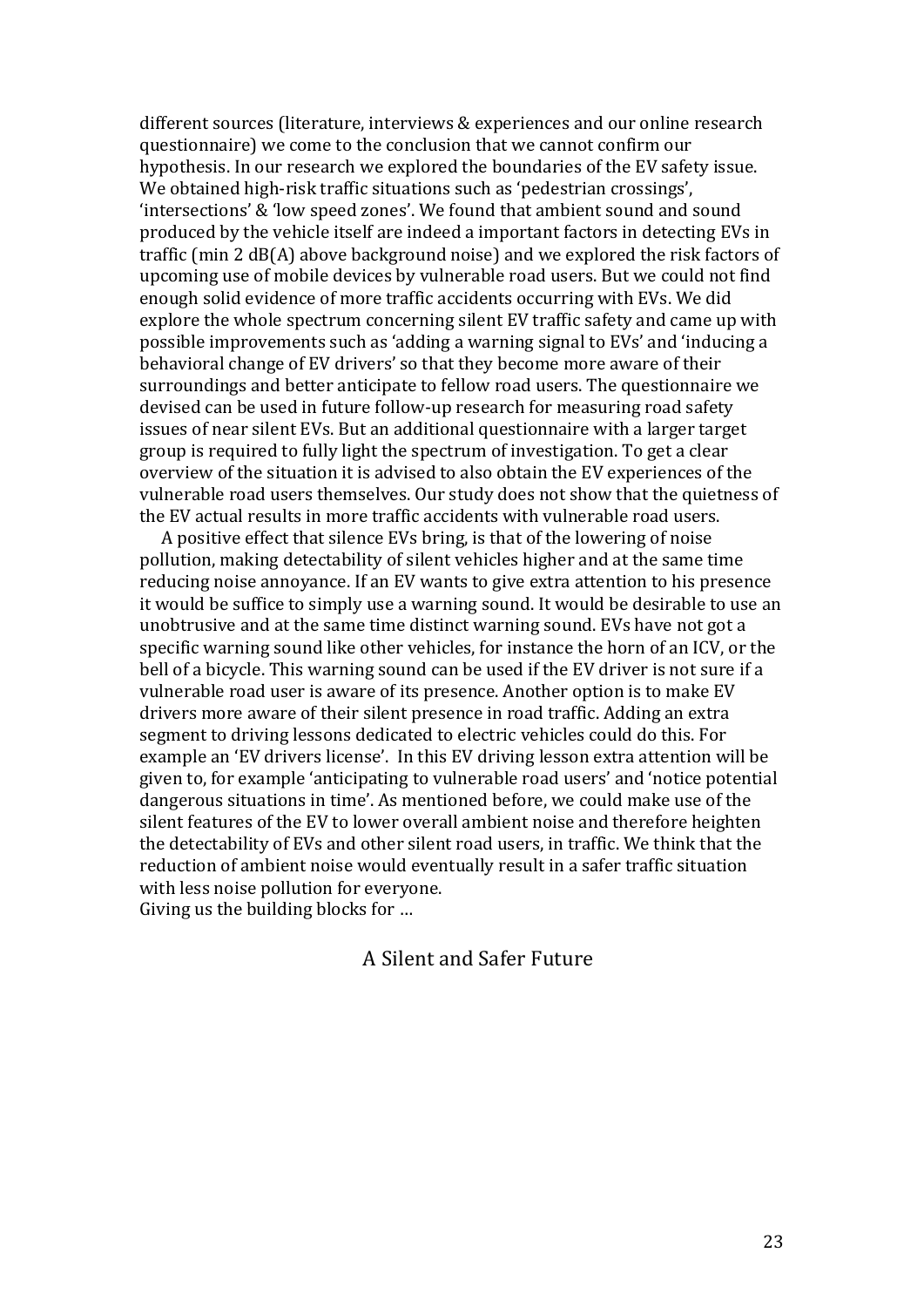#### References

Bluhm G, Nordling E, Berglind N (2004). 'Road traffic noise and annoyance-an increasing environmental health problem.' Noise Health,Retrieved 9 Feb 2011 from: 'http://www.noiseandhealth.org/text.asp?2004/6/24/43/31656'

C,MM,C, (2009). '*Actieplan Elektrisch Rijden, Op weg naar een miljoen elektrische auto's in* 2020', DHV-Studie voor Stichting Natuur en Milieu.

EVN (2010). 'Verkoop elektrische snorfietsen bijna verdubbeld', Retrieved 1 July 2010 from:!

'http://www.elektrischvervoernederland.com/blog\_wp.php?action=lezen&nieuws\_id=1 32'.

Garay-Vega, L., Hastings, A., Pollard, J.K., Zuschlag, M. & Stearns, M.D., (2010). '*Quieter Cars and the Safety Of Blind Pedestrians: Phase I'*, National Highway Traffic Safety Administration (NHTSA) Technical Report DOT 811 304.

Goldenbeld, Ch., Houtenbos, M. & Ehlers, E., (2010). 'Gebruik van draagbare media*apparatuur"en"mobiele"telefoons"tijdens"het"fietsen',"*SWOV,!Leidschendam.

Goodes, P., Bai, Y. B. & Meyer, E., (2009). '*Investigation into the Detection of a Quiet* Vehicle by the Blind Community and the Application of an External Noise Emitting System'.

GreenTech, (2010). Retrieved 19 June, 2010 from: 'http://news.cnet.com/8301-11128\_3-20008236-54.html'.

Guth, D., Ashmead, D., Long, R., Wall, R., & Ponchillia, P., (2005). '*Human Factors: The Journal of the Human Factors and Ergonomics Society', 47: 314.* 

Hanna, R., (2009). '*Incidence of Pedestrian and Bicyclist Crashes by Hybrid Electric* Passenger Vehicles', National Highway Traffic Safety Administration (NHTSA) Technical Report DOT 811 204.

Hybridcars, (2009). Retrieved 1 July 2010 from: 'http://www.hybridcars.com/hybridsales-dashboard/december-2009-dashboard.html'.

JASIC, (2009). '*A Study on Approach Warning Systems for Hybrid Vehicle in motor mode'*, Presentation 49th GRB, Japan.

Knol, A. & Staatsen, B., (2005). '*Trends in the enviroment burden of disease in The Netherlands, 1980 - 2020*,' RIVM report 500029001.

MLIT. (2010). 'ハイブリッド車等の静音性に関する対策について' 'Measure of Silent *Hybrid"Vehicles'*,!Japan.

Nu.nl, (2010). '*Scooterverkoop schiet omhoog'*, Retrieved 15 July 2010 from: 'http://www.nu.nl/economie/2221449/scooterverkoop-schiet-omhoog.html'.

Rosenblum L.D. & Robart L. R., (2009).*'Silent but deadly. Investigating the Audibility of Hybrid Cars'*, mailed by Larry Rosenblum.

Schoon, C., (2009). 'Aantallen verkeersongevallen opgesplitst naar motortype 2004-2008', SWOV, Leidschendam.